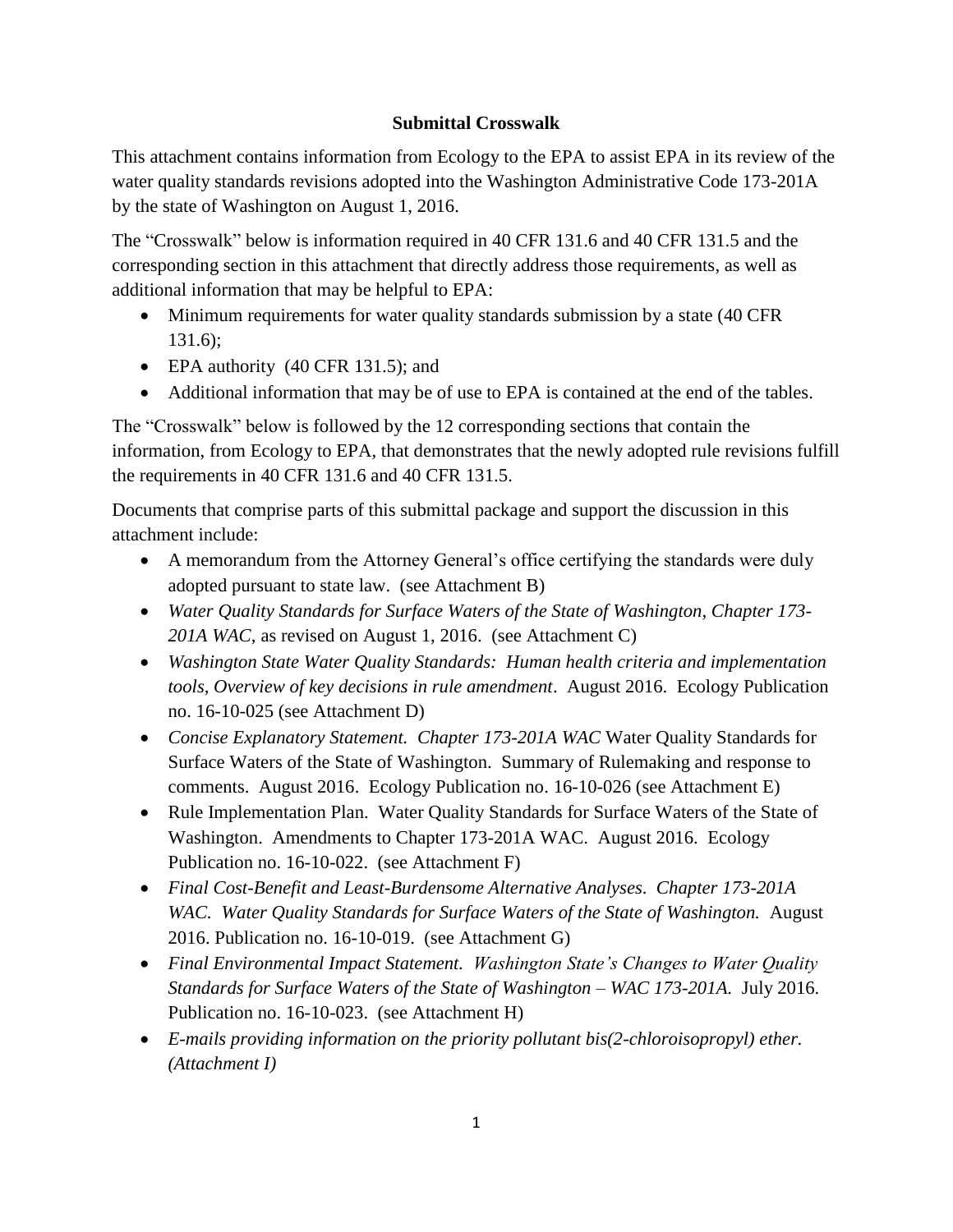*EPA's Motion for Summary Judgement, US District Court, Western District, Case No. 2:16-cv-00293-JLR, June 3, 1016. (Attachment J)*

The Decision Document referred to within this attachment is the document cited in the third bullet above: *Washington State Water Quality Standards: Human health criteria and implementation tools, Overview of key decisions in rule amendment*.

EPA provided comments to Ecology on the 2016 proposed rule. Ecology's responses to those comments can be found in the Response to Comments portion of the Concise Explanatory Statement. (Attachment E). The Concise Explanatory Statement also lists and explains all changes made to the rule language between the proposed and final rule.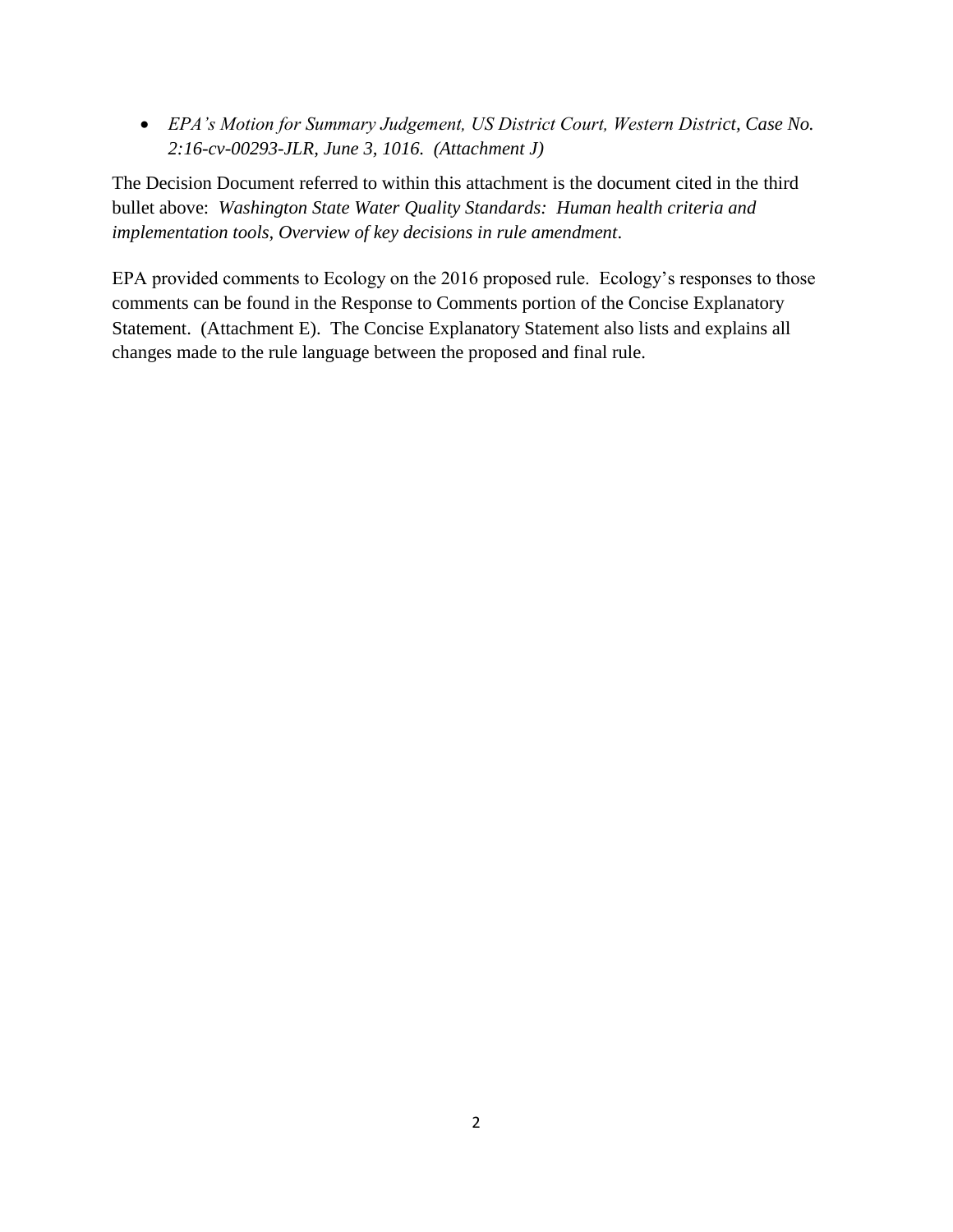| "Crosswalk" of the various required information and the sections in this attachment that directly<br>address those requirements.                                                                                |                                                                                                                                                                                                               |                                                                                                                                               |  |
|-----------------------------------------------------------------------------------------------------------------------------------------------------------------------------------------------------------------|---------------------------------------------------------------------------------------------------------------------------------------------------------------------------------------------------------------|-----------------------------------------------------------------------------------------------------------------------------------------------|--|
| What state must include in<br>submittal                                                                                                                                                                         | What EPA must review and determine                                                                                                                                                                            | <b>Section number</b>                                                                                                                         |  |
| 40 CFR 131.6 Minimum<br>requirements for water quality<br>standards submission.<br>The following elements must be<br>included in each State's water quality<br>standards submitted to EPA for review:           | 40 CFR 131.5 EPA authority.<br>(a) Under section 303(c) of the Act, EPA<br>is to review, and to approve or<br>disapprove, State-adopted water quality<br>standards. The review involves a<br>determination of | Section number in<br>this Attachment<br>that contains<br>Information<br>responding to<br>requirements in 40<br>CFR 131.5 and 40<br>CFR 131.6. |  |
| (a) Use designations consistent with<br>the provisions of sections 101(a)(2)<br>and $303(c)(2)$ of the Act.                                                                                                     | (1) Whether the State has adopted<br>designated water uses that are<br>consistent with the requirements of the<br>Clean Water Act;                                                                            | 1                                                                                                                                             |  |
| (b) Methods used, and analyses<br>conducted, to support water quality<br>standards revisions.                                                                                                                   |                                                                                                                                                                                                               | $\overline{2}$                                                                                                                                |  |
| (c) Water quality criteria sufficient to<br>protect the designated uses.                                                                                                                                        | (2) Whether the State has adopted<br>criteria that protect the designated water<br>uses based on sound scientific rationale<br>consistent with §131.11;                                                       | 3                                                                                                                                             |  |
| (d) An antidegradation policy<br>consistent with §131.12.                                                                                                                                                       | (3) Whether the State has adopted an<br>antidegradation policy that is consistent<br>with §131.12, and whether any State<br>adopted antidegradation implementation<br>methods are consistent with §131.12;    | 4                                                                                                                                             |  |
|                                                                                                                                                                                                                 | (4) Whether any State adopted WQS<br>variance is consistent with §131.14;                                                                                                                                     | 5                                                                                                                                             |  |
|                                                                                                                                                                                                                 | (5) Whether any State adopted provision<br>authorizing the use of schedules of<br>compliance for water quality-based<br>effluent limits in NPDES permits is<br>consistent with §131.15;                       | 6                                                                                                                                             |  |
| (e) Certification by the State Attorney<br>General, or other appropriate legal<br>authority within the State, that the<br>water quality standards were duly<br>adopted pursuant to State law.                   | (6) Whether the State has followed<br>applicable legal procedures for revising<br>or adopting standards;                                                                                                      | 7                                                                                                                                             |  |
| (f) General information which will aid<br>the Agency in determining the<br>adequacy of the scientific basis of the<br>standards which do not include the<br>uses specified in section $101(a)(2)$ of<br>the Act | (7) Whether the State standards which<br>do not include the uses specified in<br>section $101(a)(2)$ of the Act are based<br>upon appropriate technical, and scientific<br>data and analyses, and             | 8                                                                                                                                             |  |
| as well as information on general<br>policies applicable to State standards<br>which may affect their application and<br>implementation.                                                                        |                                                                                                                                                                                                               | 9                                                                                                                                             |  |

# **"Crosswalk" of the various required information and the sections in this attachment that directly**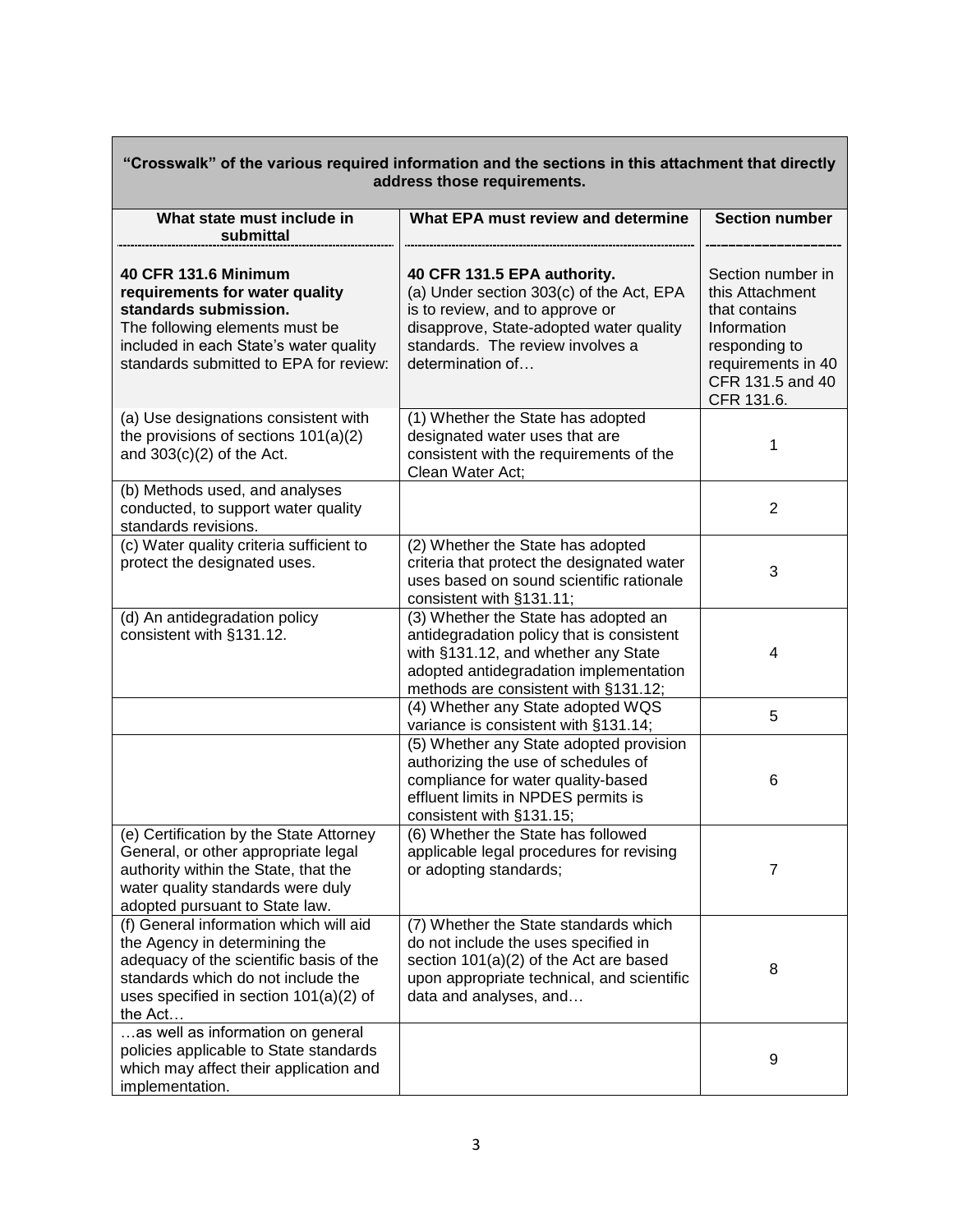| (8) Whether the State submission meets<br>the requirements included in §131.6 of<br>this part and, for Great Lakes States, or<br>Great Lakes Tribes, (as defined in 40<br>CFR 132.2) to conform to section 118 of<br>the Act, the requirements of 40 CFR part<br>132.                                                                                                                                                                                                                                                                                                                                                                                                                                                | 10 |
|----------------------------------------------------------------------------------------------------------------------------------------------------------------------------------------------------------------------------------------------------------------------------------------------------------------------------------------------------------------------------------------------------------------------------------------------------------------------------------------------------------------------------------------------------------------------------------------------------------------------------------------------------------------------------------------------------------------------|----|
| (b) If EPA determines that the State's or<br>Tribe's water quality standards are<br>consistent with the factors listed in<br>paragraphs $(a)(1)$ through $(8)$ of this<br>section, EPA approves the standards.<br>EPA must disapprove the State's or<br>Tribe's water quality standards and<br>promulgate Federal standards under<br>section 303(c)(4), and for Great Lakes<br>States or Great Lakes Tribes under<br>section $118(c)(2)(C)$ of the Act, if State or<br>Tribal adopted standards are not<br>consistent with the factors listed in<br>paragraphs $(a)(1)$ through $(8)$ of this<br>section. EPA may also promulgate a<br>new or revised standard when necessary<br>to meet the requirements of the Act | 11 |
| <b>Additional information</b>                                                                                                                                                                                                                                                                                                                                                                                                                                                                                                                                                                                                                                                                                        |    |
| A description of pollutants for which Ecology did, and did not, adopt human health<br>criteria.                                                                                                                                                                                                                                                                                                                                                                                                                                                                                                                                                                                                                      | 12 |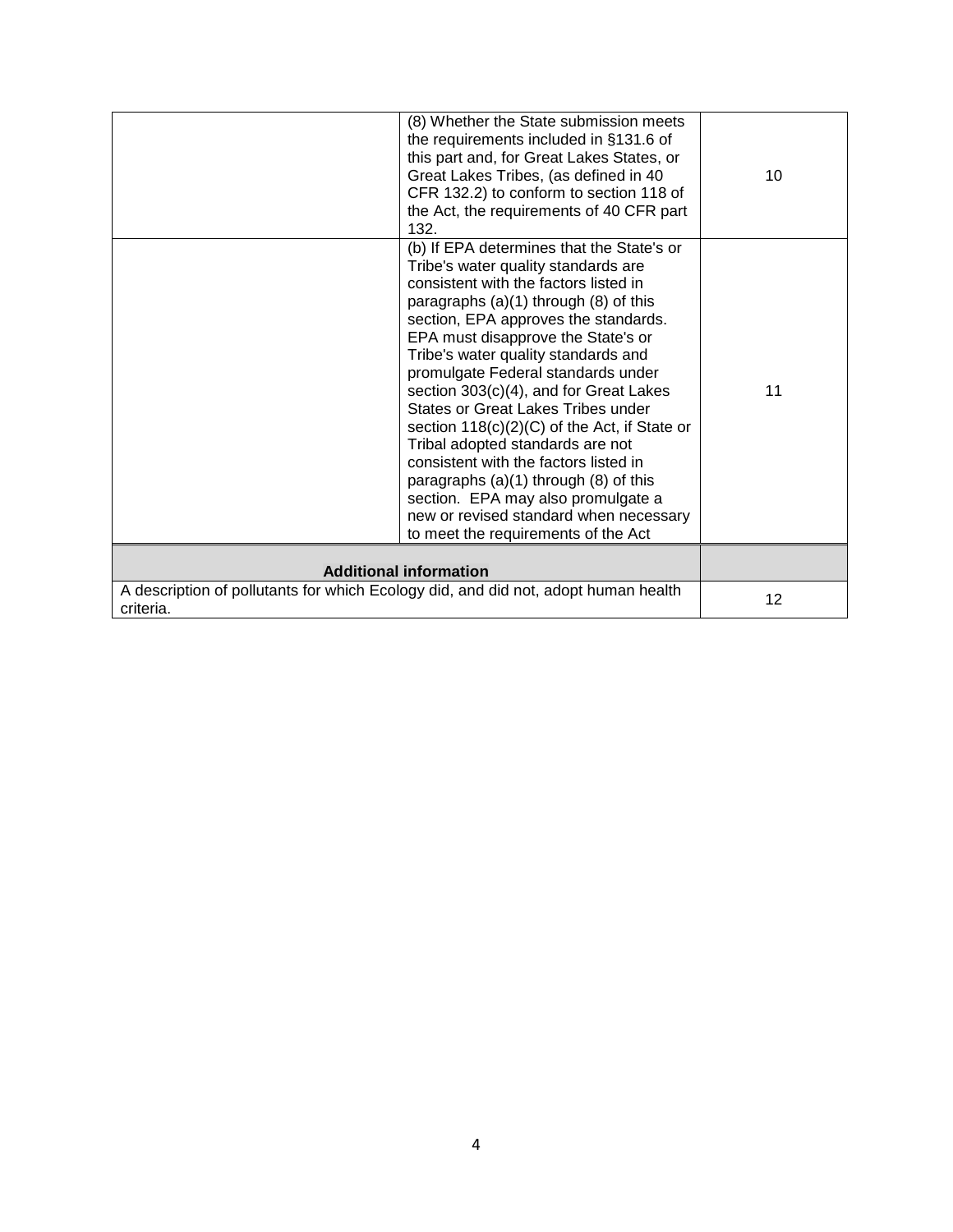The following sections contain information corresponding to requirements in 40 CFR 131.5 and 40 CFR 131.6, and are intended to assist EPA in its approval of the Washington Water Quality Standards adopted on August 1, 2016.

| What state must include in submittal                                                                                                                                                                                                | What EPA must review and determine                                                                                                                                                                                                                                                                             |
|-------------------------------------------------------------------------------------------------------------------------------------------------------------------------------------------------------------------------------------|----------------------------------------------------------------------------------------------------------------------------------------------------------------------------------------------------------------------------------------------------------------------------------------------------------------|
| 40 CFR 131.6 Minimum requirements for water<br>quality standards submission.                                                                                                                                                        | 40 CFR 131.5 EPA authority.                                                                                                                                                                                                                                                                                    |
| The following elements must be included in each<br>State's water quality standards submitted to EPA<br>for review:<br>(a) Use designations consistent with the<br>provisions of sections $101(a)(2)$ and $303(c)(2)$ of<br>the Act. | (a) Under section 303(c) of the Act, EPA is to<br>review and to approve or disapprove State-<br>adopted water quality standards. The review<br>involves a determination of:<br>(1) Whether the State has adopted designated<br>water uses that are consistent with the<br>requirements of the Clean Water Act; |

## **Section 1 – Designated uses**

Washington's designated uses for surface waters are found in WAC 173-201A-600 through 612. WAC 173-201A-600(1) states: "All surface waters of the state not named in Table 602 are to be protected for the designated uses of: Salmonid spawning, rearing and migration; primary contact recreation; domestic, industrial, and agricultural water supply; stock watering; harvesting; commerce, and navigation; boating; and aesthetic values.

The new human health criteria address the designated use of harvest (described below), and the uses listed below the description of the harvest use. There has been some confusion about how Washington's harvest use is defined (e.g., in EPA's draft rule for Washington). For clarity, the following description is provided. In addition, please see the Response to Comments in the Concise Explanatory Statement, section on Tribal treaty Rights.

#### **Harvest use – General description:**

The designated use of harvest in Washington's WQS is a general use, and the population it applies to encompasses all people harvesting from Washington surface waters (not just a category represented by highly exposed groups, subsistence, and/or sustenance users). This population includes those who don't eat fish and shellfish (but might have incidental intake via sauces, dressings, etc.), those who might eat as little as one fish or shellfish meal once in a lifetime, and ranges to those who eat fish and shellfish on a daily basis. The level of specificity of the harvest use, as described above, is consistent with EPA's Water Quality Standards Handbook: "The State selects the level of specificity it desires for identifying designated uses and subcategories of uses (such as whether to treat recreation as a single use or to define a subcategory for secondary recreation," at [https://www.epa.gov/sites/production/files/2014-](https://www.epa.gov/sites/production/files/2014-10/documents/handbook-chapter2.pdf) [10/documents/handbook-chapter2.pdf\)](https://www.epa.gov/sites/production/files/2014-10/documents/handbook-chapter2.pdf). Please also see the Responsiveness Summary in the Concise Explanatory Statement: section on Tribal Treaty Rights.

Apart from the general designated use of "harvest" described above, the specifically named designated uses in WAC 173-201A that the new HHC in Washington apply to are: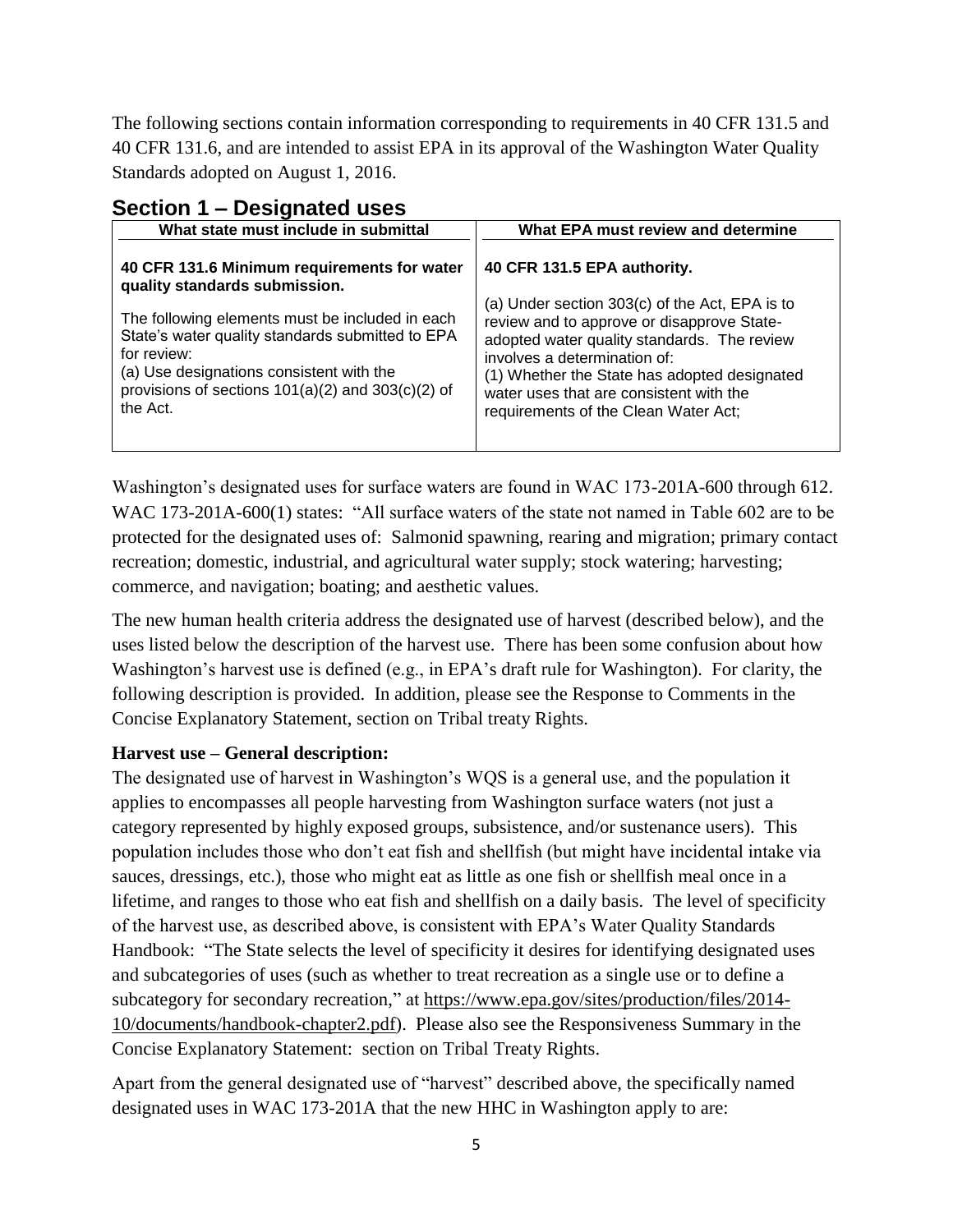- The water-plus-organism HHC apply to any waters that include the Domestic Water (domestic water supply) use defined in WAC 173–201A–600.
- The organism-only HHC apply to waters that do not include the Domestic Water (domestic water supply) use and that are defined at WAC 173–201A–600, and 173– 201A610, as the following: Fresh waters— Harvesting (fish harvesting), and Recreational Uses: Marine waters— Shellfish Harvesting (shellfish—clam, oyster, and mussel—harvesting), Harvesting (salmonid and other fish harvesting, and crustacean and other shellfish—crabs, shrimp, scallops, etc.—harvesting), and Recreational Uses.

Note: The new HHC apply to all waters where harvest, and/or drinking water, uses are designated. The current rule takes into account protection of fish and shellfish resources from toxics for all waters of the state, including the "usual and accustomed" waters referenced in tribal treaties. The HHC also include the practice of drinking untreated Washington surface waters.

| $\overline{3}$ dection $\overline{2}$ – Inethous and Analyses                                                                                                                                                                                                                                  |                                                                                                                                                                                                           |
|------------------------------------------------------------------------------------------------------------------------------------------------------------------------------------------------------------------------------------------------------------------------------------------------|-----------------------------------------------------------------------------------------------------------------------------------------------------------------------------------------------------------|
| What state must include in submittal                                                                                                                                                                                                                                                           | What EPA must review and determine                                                                                                                                                                        |
| 40 CFR 131.6 Minimum requirements for water<br>quality standards submission.<br>The following elements must be included in each<br>State's water quality standards submitted to EPA<br>for review:<br>(b) Methods used and analyses conducted to<br>support water quality standards revisions. | 40 CFR 131.5 EPA authority.<br>(a) Under section 303(c) of the Act, EPA is to<br>review and to approve or disapprove State-<br>adopted water quality standards. The review<br>involves a determination of |

## **Section 2 – Methods and Analyses**

The August 1, 2016 rule revisions include adoption of new HHC and adoption of new and revised language on implementation tools.

**Criteria:** Information specific to the new criteria is found in sections further below in this attachment.

**Implementation Tools:** Ecology adopted:

- revised rule language for variances and compliance schedules
- a new permitting tool called an intake credit
- new rule language defining combined sewer overflow treatment plants, and added implementation clarification language for Combined Sewer Overflows.

Please refer to the Decision Document when reviewing these rule revisions. These tools and the rule changes associated with them are fully discussed in the Decision Document sections that are specific to Implementation Tools.

**Public Process:** In addition to the information elsewhere in this submittal (e.g., the other sections of this attachment, as well as other material submitted in support of this rule adoption), Ecology conducted an extensive public process to support this rulemaking. Ecology's public process covered more than 4 years, with multiple opportunities for public input and discussion. This process included: 5 public meetings; 7 Policy Forums; 7 Delegates Table meetings; a total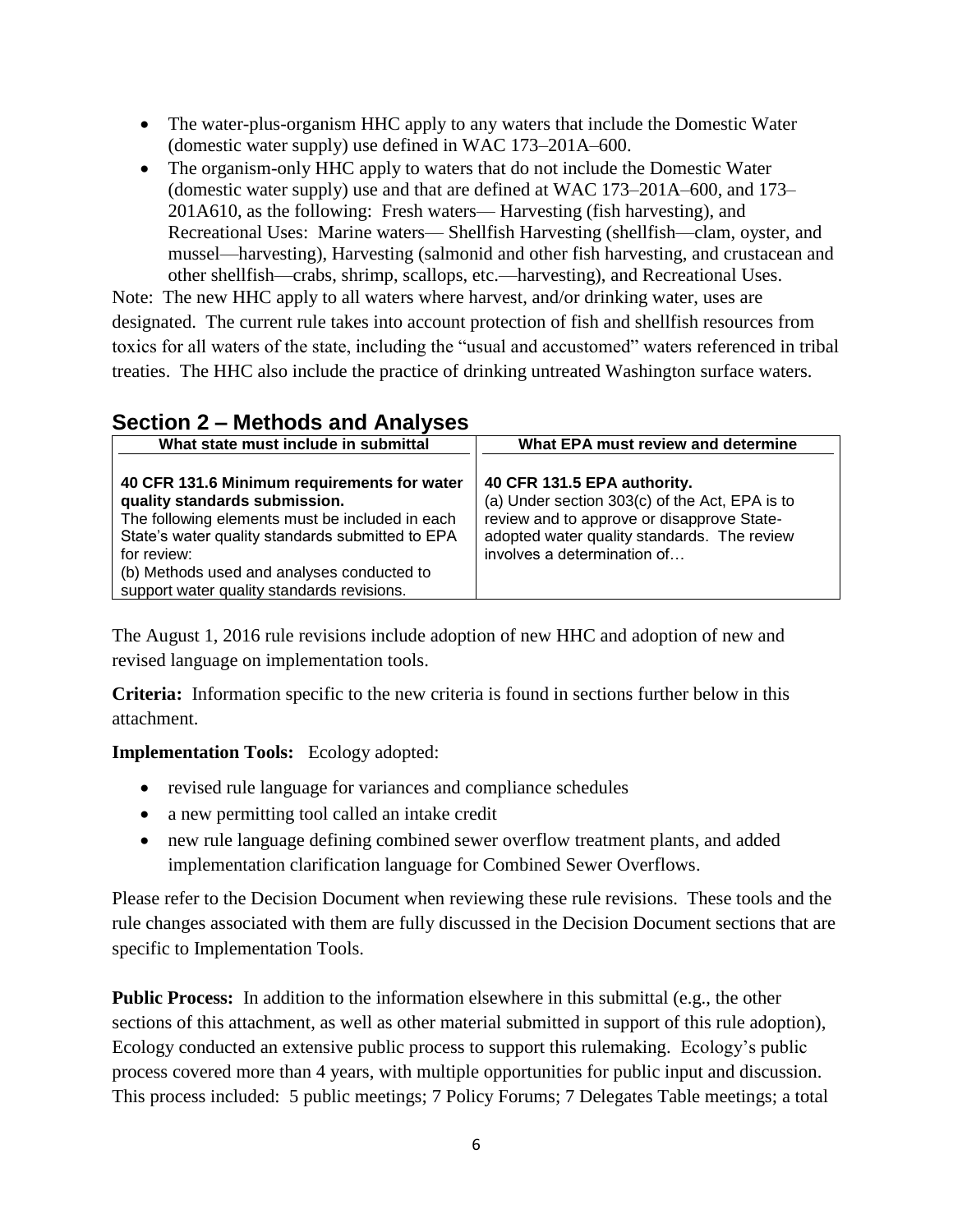of 8 public workshops; and 8 public hearings across the state, and received public comment on both the first and second proposed rules. For more detailed and extensive information about these processes see Appendix E of the Concise Explanatory Statement.

Ecology's public process for this rule development is extensive, and Ecology considered the input from this extensive process when making decisions regarding the final inputs to the HHC equation, the final implementation tools language, as well as other policy decisions made during the development of this rule. Ecology's decisions were informed by Ecology's record of public process.

#### **Section 3 - Criteria**

| What state must include in submittal                                                                                                                                                           | What EPA must review and determine                                                                                                                                                                                                                                                                                                 |
|------------------------------------------------------------------------------------------------------------------------------------------------------------------------------------------------|------------------------------------------------------------------------------------------------------------------------------------------------------------------------------------------------------------------------------------------------------------------------------------------------------------------------------------|
| 40 CFR 131.6 Minimum requirements for water<br>quality standards submission.                                                                                                                   | 40 CFR 131.5 EPA authority.                                                                                                                                                                                                                                                                                                        |
| The following elements must be included in each<br>State's water quality standards submitted to EPA<br>for review:<br>(c) Water quality criteria sufficient to protect the<br>designated uses. | (a) Under section 303(c) of the Act, EPA is to<br>review and to approve or disapprove State-<br>adopted water quality standards. The review<br>involves a determination of<br>(2) Whether the State has adopted criteria that<br>protect the designated water uses based on<br>sound scientific rationale consistent with §131.11; |

The state has adopted criteria consistent with 40 CFR 131.11. This section of the CFR is copied below:

#### *CFR§131.11 Criteria.*

*(a) Inclusion of pollutants: (1) States must adopt those water quality criteria that protect the designated use. Such criteria must be based on sound scientific rationale and must contain sufficient parameters or constituents to protect the designated use. For waters with multiple use designations, the criteria shall support the most sensitive use.*

*(2) Toxic pollutants. States must review water quality data and information on discharges to identify specific water bodies where toxic pollutants may be adversely affecting water quality or the attainment of the designated water use or where the levels of toxic pollutants are at a level to warrant concern and must adopt criteria for such toxic pollutants applicable to the water body sufficient to protect the designated use. Where a State adopts narrative criteria for toxic pollutants to protect designated uses, the State must provide information identifying the method by which the State intends to regulate point source discharges of toxic pollutants on water quality limited segments based on such narrative criteria. Such information may be included as part of the standards or may be included in documents generated by the State in response to the Water Quality Planning and Management Regulations (40 CFR part 130).*

*(b) Form of criteria: In establishing criteria, States should:*

*(1) Establish numerical values based on:*

*(i) 304(a) Guidance; or*

*(ii) 304(a) Guidance modified to reflect site-specific conditions; or*

*(iii) Other scientifically defensible methods;*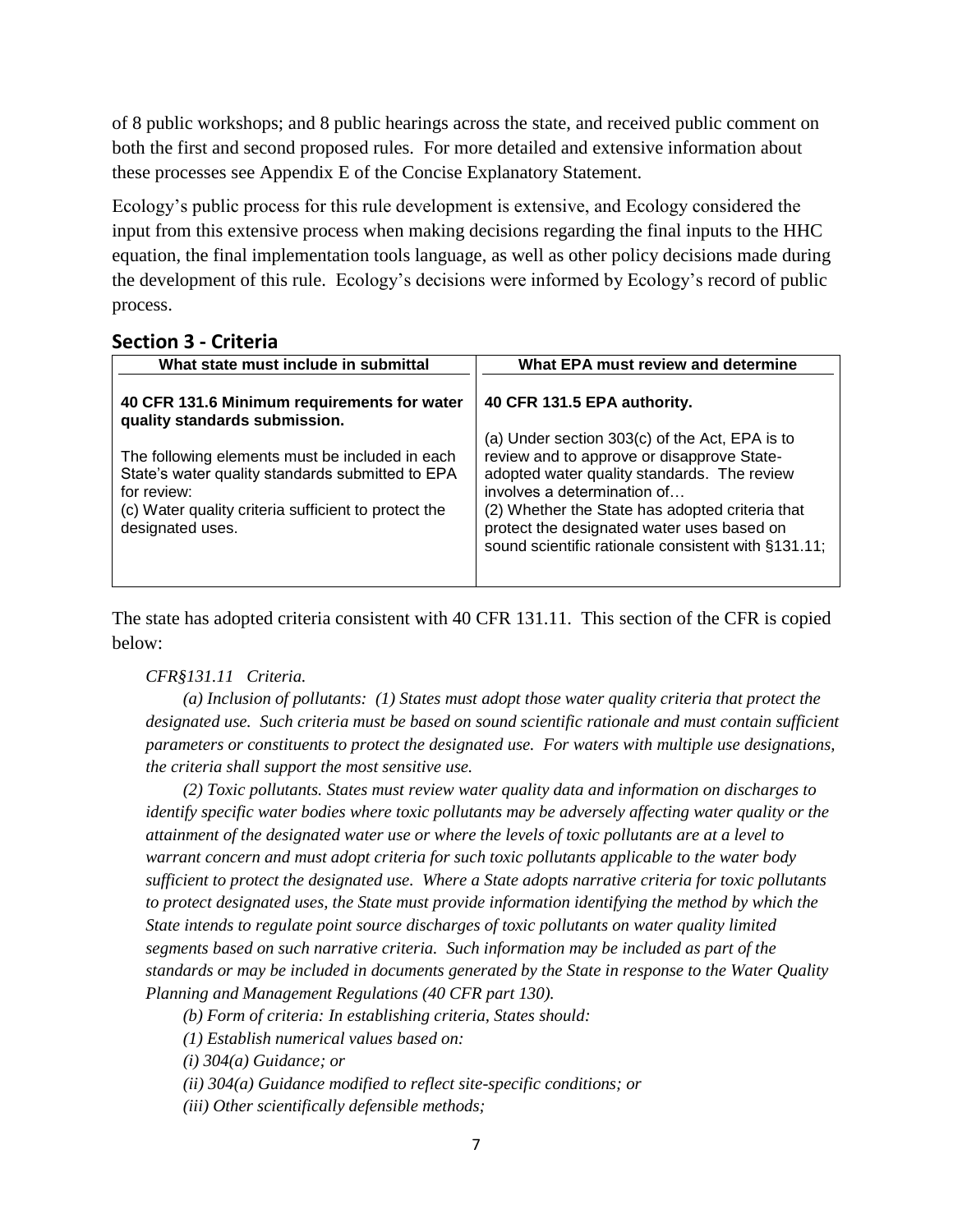*(2) Establish narrative criteria or criteria based upon biomonitoring methods where numerical criteria cannot be established or to supplement numerical criteria.*

The science and risk management decisions supporting the new criteria are contained in the Decision Document, the criteria input table (below), the Concise Explanatory Statement, and other sources as referenced in the discussion below.

This discussion is broken out into the following sections:

- Criteria generally
- Dioxin
- Bioconcentration factors
- Arsenic
- PCBs
- Downstream waters

#### **Criteria Discussion:**

The majority of the variables in the criteria equations were chosen based on the specific factors in 40CFR 131.11(b)(1)(i-iii) (see bolded text below) that EPA recommends that states use when establishing numeric criteria.

The CFR language is:

*131.11(2)(b) Form of criteria: In establishing criteria, States should: (1) Establish numerical values based on: (i) 304(a) Guidance; or (ii) 304(a) Guidance modified to reflect site-specific conditions; or (iii) Other scientifically defensible methods;*

The specific sections in 40 CFR  $131.11(2)(b)(i-iii)$  (above) supporting each variable are shown in the criteria input table below, and explained in the Decision Document. Please use the Decision Document when reviewing this table. To assist you with your review we have included specific additional information related to dioxin, bioconcentration factors, arsenic, PCBs, and relative source contribution, following the table below.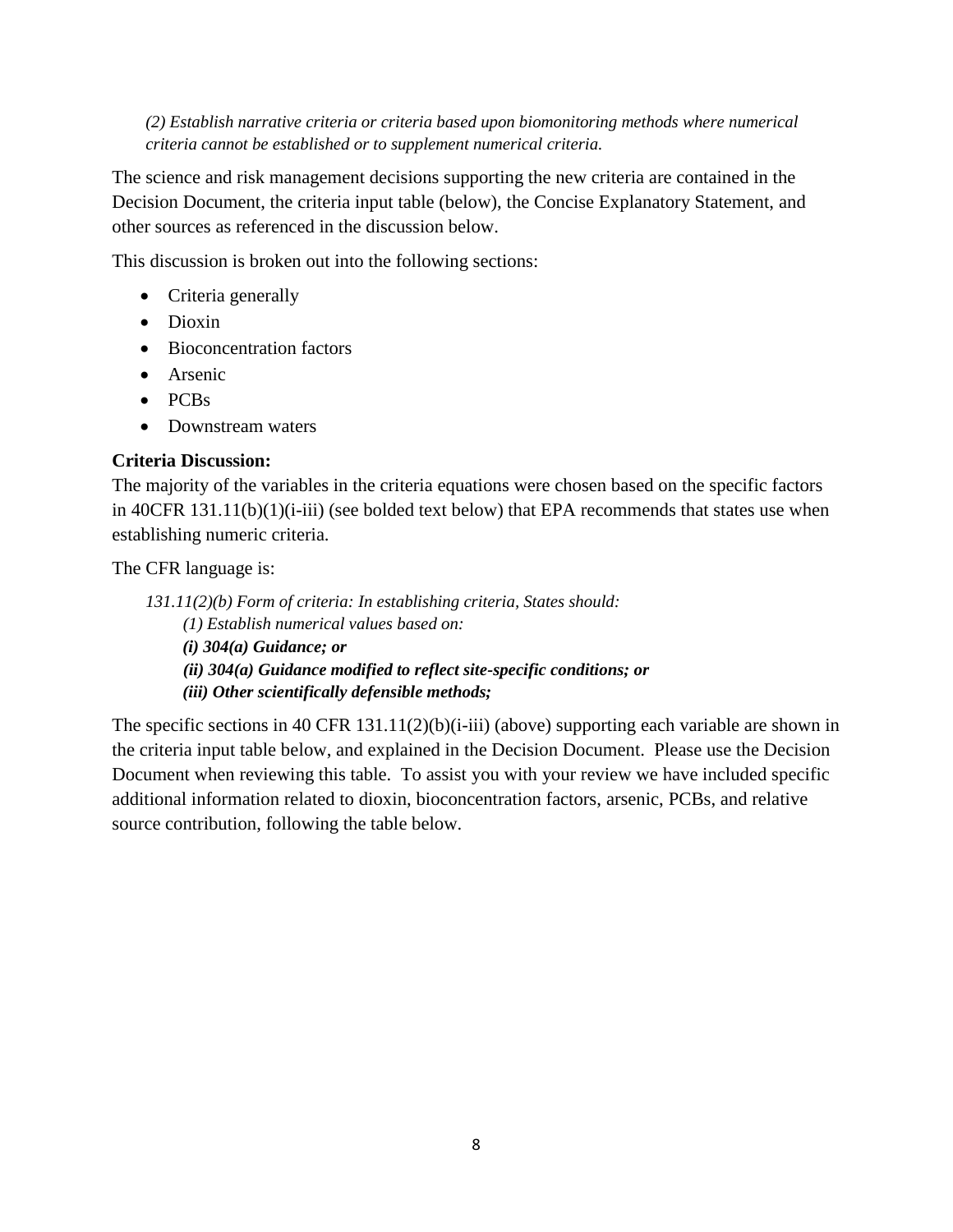# **Criteria input value table with the 40 CFR 131.11 bases of the input values.**

| <b>Variables</b>                                       | Input values used in the<br>criteria calculations                                                                                    | Basis of the input value (as per 40 CFR<br>131.11(2)(b) (i-iii)) that Washington State<br><b>Used</b>                                                                                                                                                                                                                                                                                                       |
|--------------------------------------------------------|--------------------------------------------------------------------------------------------------------------------------------------|-------------------------------------------------------------------------------------------------------------------------------------------------------------------------------------------------------------------------------------------------------------------------------------------------------------------------------------------------------------------------------------------------------------|
| Fish and shellfish<br>consumption rate (FCR)           | 175 g/day                                                                                                                            | 40 CFR 131.11(2)(b)(i) 304(a) Guidance<br>use of local data (see Decision Document<br>section on Human Health Criteria Equations<br>and Variables)                                                                                                                                                                                                                                                          |
| Risk level (RL)                                        | Additional lifetime risk of 1 in<br>one million (1x10-6) (no<br>change)                                                              | 40 CFR 131.11(2)(b)(i) 304(a) Guidance                                                                                                                                                                                                                                                                                                                                                                      |
|                                                        | PCBs: Risk Level = $4x10^{-5}$                                                                                                       | PCB <sub>s</sub> :<br>40 CFR 131.11(2)(b)(i) 304(a) Guidance                                                                                                                                                                                                                                                                                                                                                |
|                                                        |                                                                                                                                      | 40 CFR 131.11(2)(b)(ii) 304(a) Guidance modified to<br>reflect site-specific conditions:<br>state-specific risk management (see<br>$\bullet$<br>Decision Document section on Challenging<br>Chemicals: Polychlorinated Biphenyls<br>(PCBs), and, Human Health Criteria<br>Equations and Variables)                                                                                                          |
| <b>Relative Source</b><br>Contribution (RSC)           | 1                                                                                                                                    | 40 CFR 131.11(2)(b)(ii) 304(a) Guidance modified to<br>reflect site-specific conditions:<br>state-specific risk management (see<br>Decision Document section on Human<br>Health Criteria Equations and Variables)                                                                                                                                                                                           |
| Body weight (BW)                                       | 80 kilograms (176 pounds)                                                                                                            | 40 CFR 131.11(2)(b)(i) 304(a) Guidance<br>And: use of local data (see Decision<br>Document section on Human Health Criteria<br>Equations and Variables)                                                                                                                                                                                                                                                     |
| Drinking water Intake (DI)                             | 2.4 liters/day                                                                                                                       | 40 CFR 131.11(2)(b)(i) 304(a) Guidance<br>(see Decision Document section on Human Health<br>Criteria Equations and Variables)                                                                                                                                                                                                                                                                               |
| Reference dose (RfD) for<br>specific chemicals         | Updated values in EPA IRIS<br>and EPA NRWQC documents<br>Dioxin (2,3,7,8-TCDD): IRIS<br>2012 RfD = $7 \times 10^{-10}$ mg/kg-<br>day | 40 CFR 131.11(2)(b)(i) 304(a) Guidance<br>40 CFR 131.11(2)(b)(ii) 304(a) Guidance modified to<br>reflect site-specific conditions:<br>state-specific risk management decision (see<br>$\bullet$<br>Decision Document, section on Human<br>Health Criteria Equations and Variables)<br>40 CFR 131.11(2)(b)(iii) Other scientifically defensible<br>methods<br>(see Decision Document section on Human Health |
|                                                        |                                                                                                                                      | Criteria Equations and Variables, and, discussion<br>below)                                                                                                                                                                                                                                                                                                                                                 |
| Cancer Slope Factor<br>(CSF) for specific<br>chemicals | Updated values in EPA IRIS<br>and EPA NRWQC documents                                                                                | 40 CFR 131.11(2)(b)(i) 304(a) Guidance<br>(see Decision Document section on Human Health<br>Criteria Equations and Variables, and, Challenging<br>Chemicals: Arsenic)                                                                                                                                                                                                                                       |
| <b>Bioconcentration Factor</b>                         | Values from 1992 NTR and                                                                                                             | 40 CFR 131.11(2)(b)(ii) 304(a) Guidance modified to                                                                                                                                                                                                                                                                                                                                                         |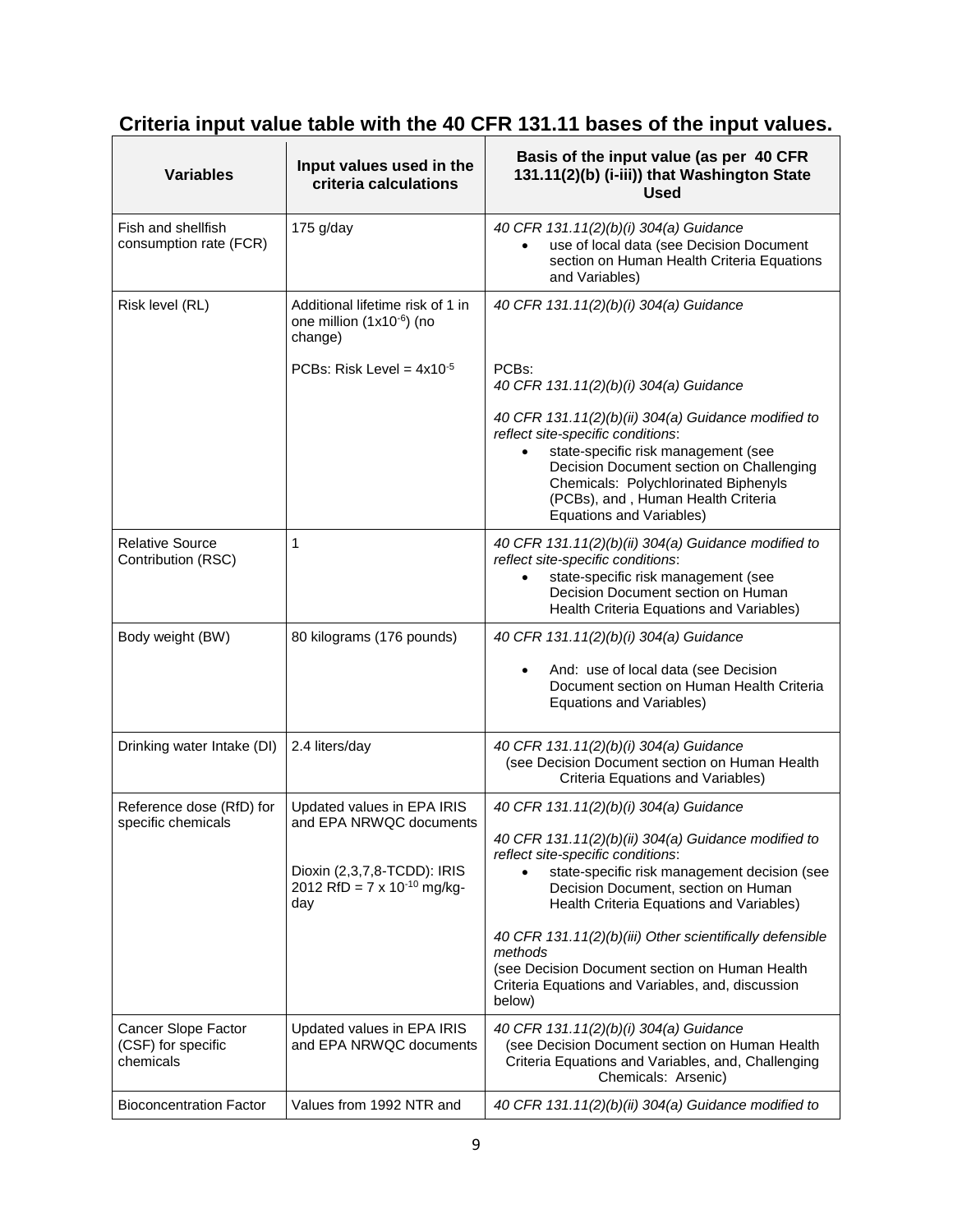| (BCF)<br>1999 revision:<br>EPA's 2002 HHC Calculation<br>Matrix (EPA, 2002), and pre-<br>2015 NRWQC; and two<br>additional BCFs calculated<br>based on EPA 1980. | reflect site-specific conditions:<br>state-specific risk management decision (see<br>Decision Document, section on Human<br>Health Criteria Equations and Variables) and<br>discussion below<br>40 CFR 131.11(2)(b)(iii) Other scientifically defensible<br>methods (see Decision Document, section on Human<br>Health Criteria Equations and Variables). |
|------------------------------------------------------------------------------------------------------------------------------------------------------------------|-----------------------------------------------------------------------------------------------------------------------------------------------------------------------------------------------------------------------------------------------------------------------------------------------------------------------------------------------------------|
|------------------------------------------------------------------------------------------------------------------------------------------------------------------|-----------------------------------------------------------------------------------------------------------------------------------------------------------------------------------------------------------------------------------------------------------------------------------------------------------------------------------------------------------|

The CWA (Section 304(a)) and federal regulations (40 CFR 131.3(c)) require EPA to use the "latest" scientific information (which might not always be applicable or best for all processes) and EPA uses this information to develop "nationally" recommended criteria. States are not given that requirement. States are given primacy to adopt standards, and under the CWA (Section 303(c)(2)(A)) and federal regulations (40 CFR131.2) are required to adopt criteria based on "use and value" of the resource. States make the decision on what science is most applicable for direct application to the state's resources. Ecology acknowledges that the requirement to use "latest" information puts EPA in a difficult situation when it develops guidance criteria applicable to all states, but notes that guidance is guidance, and should not be treated as rule when reviewing the new human health criteria.

#### **Dioxin (2,3,7,8-TCDD):**

*Non-cancer effects:* With regard to non-cancer effects, the Ecology HHC, based on the most recent 2012 IRIS non-cancer assessment, are calculated to be protective of non-cancer effects at a Hazard Quotient of 1.

*Cancer effects:* Without a reliable toxicity factor for cancer Ecology cannot calculate dioxin criteria based on cancer. EPA agrees that new cancer-based criteria for dioxin cannot be calculated at this time. In a May 6, 2016 filing with the United States District Court for the Western District of Washington, EPA stated that it will withdraw its propose dioxin criteria for Washington because "extensive additional scientific analysis is necessary before revised criteria" for dioxin can be promulgated. *Puget Soundkeeper Alliance et. al. V. U.S.E.P.A.,* Case No. 2:16 cv-00293-JLR, EPA's Motion for Summary Judgment (May 6, 2016) at 13. As EPA explained in the Declaration of Elizabeth Southerland, Director of the Office of Science and Technology with EPA's Office of Water, "EPA did not update its CWA section 304(a) recommended criteria" for dioxin in 2015, and "IRIS does not currently contain a quantitative carcinogenicity assessment" for dioxin. Declaration of Elizabeth Southerland (May 5, 2016) at 7. These statements indicate that the existing science does not allow either Ecology or EPA to adopt new cancer-based dioxin criteria for Washington.

Although cancer-based criteria cannot be accurately calculated at this time, it is possible to roughly estimate whether the proposed criteria are protective of effects from cancer. With regard to cancer risk, if one were to assume that either the EPA proposed criteria for dioxin or the current NTR criteria for dioxin are protective of human health in Washington, then a comparison of the EPA proposed criteria (5.8 and 5.9 x  $10^{-10}$  ug/L) and the NTR criteria (1.3 and 1.4 x  $10^{-8}$ )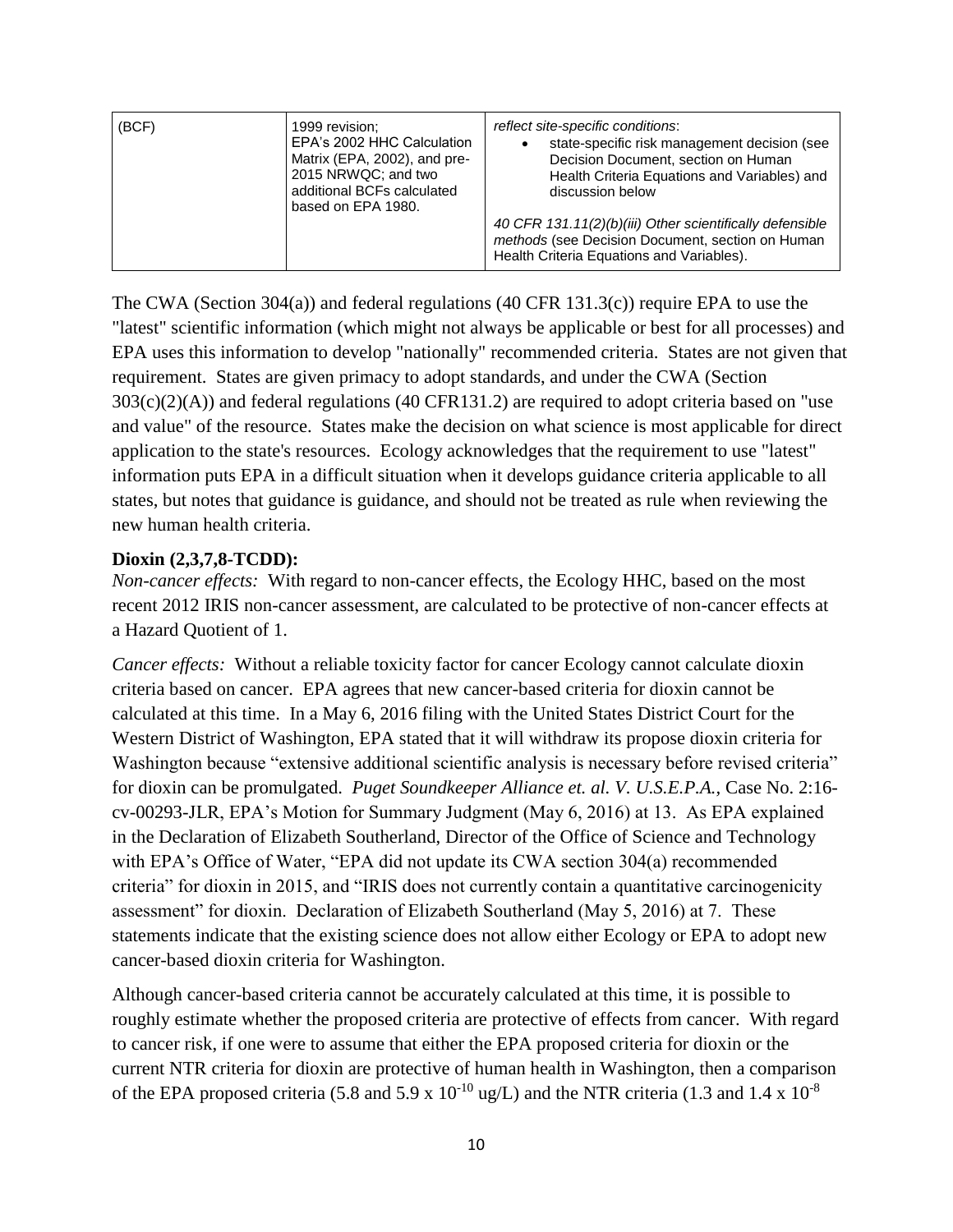$\text{ug/L}$ ) with the Ecology criteria (6.4 x 10<sup>-8</sup>) indicates at most an approximate two orders of magnitude difference. If the EPA proposed criteria were "correct" and indeed reflected a 10<sup>-6</sup> risk level, then the Ecology value would be protective in the  $10^{-4}$  risk range, which is an allowable risk level under EPA 2000 guidance. If the NTR criteria were "correct" and indeed reflected a 10<sup>-6</sup> risk level, then the Ecology value would be protective in the  $10^{-6}$  risk range, which is also an allowable risk level under EPA 2000 guidance. This direct comparison among dioxin criteria for both ingestion of "organisms only" and "organisms + water" is possible because the bioconcentration factor for dioxin is very large.

With regard to protection of Washington consumers via controls on dioxin discharges, the new Ecology criteria will provide as much control of dioxin sources as the EPA proposed or NTR criteria: effluent monitoring data from major NPDES dischargers in Washington, using EPA approved methods, indicates that dioxin is rarely detected in discharges. In addition, if dioxin were detected in a discharge, and a water quality-based effluent limit was required, compliance with the water quality-based effluent limit would be assessed at the quantitation level for EPA Method 1613B, which is 5 pg/L (5 X 10<sup>-6</sup> ug/L), well above any of the proposed or current criteria levels.

The information above, along with information in the Decision Document, fulfills the requirement of 40 CFR 131.11(a):

*40 CFR 131.11(a) Inclusion of pollutants: (1) States must adopt those water quality criteria that protect the designated use. Such criteria must be based on sound scientific rationale and must contain sufficient parameters or constituents to protect the designated use.*

#### **Bioconcentration factors:**

Ecology used the bioconcentration factor (BCF) values that were used to calculate criteria in the 1992 NTR and 1999 NTR revision, as listed in EPA's 2002 HHC Calculation Matrix (EPA, 2002), 1980 criteria documents, and other pre-2015 EPA 304(a) criteria. Two additional BCFs were calculated based on EPA 1980 guidance (Please see Decision Document, section on Human Health Criteria Equations and Variables). The rationale for use of the BCF-based approach instead of EPA's new BAF-based approach is explained in the Decision Document.

Ecology continues to be concerned about the lack of process around the final 2015 adoption of EPA's 304(a) nationally recommended human health criteria. We submitted our concerns to EPA in Ecology's public comment on EPA's draft 304(a) criteria (8/6/2014 letter from Melissa Gildersleeve, Ecology, to EPA Water Docket), on EPA's draft regulation for Washington (12/21/15 letter from Maia Bellon, Ecology, to Gina McCarthy, EPA), and in the Decision Document. Subsequently, additional information has come to Ecology's attention that reinforces Ecology's concern with the new 2015 304(a) criteria documents and the equation inputs used in those documents. In particular, EPA did not thoroughly check both its priority pollutant list, and past criteria documents and actions, resulting in the publication and posting of a criteria document for the new, and non-priority pollutant, bis(2-chlkoro-1-methylethyl) ether, as a priority pollutant (please see e-mail correspondence in Appendix I). EPA then proposed criteria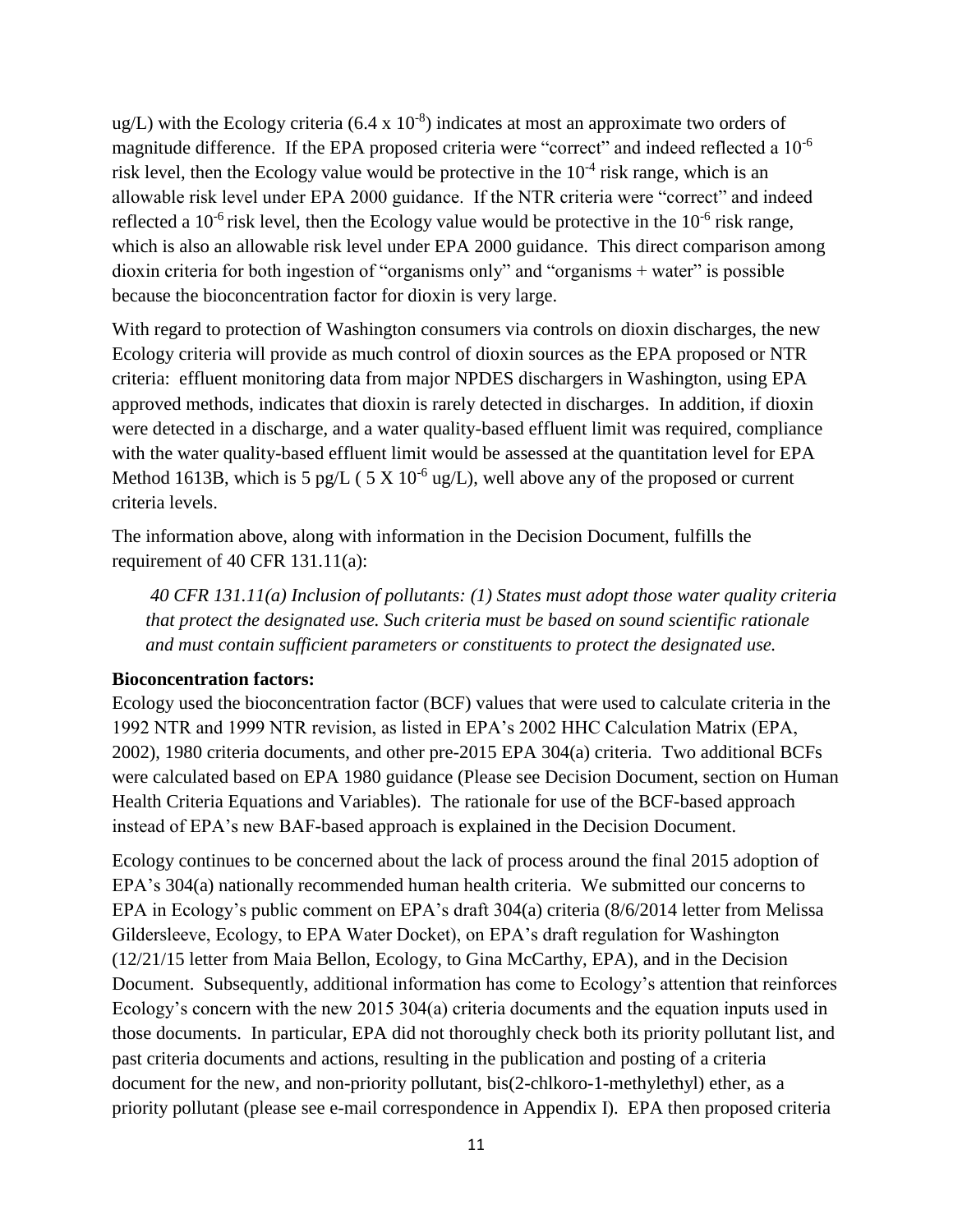for this chemical in draft regulations for Washington and Maine, asserting in the federal publications that the new criteria were for priority pollutants only. This situation reinforces the skepticism that Ecology has regarding the thoroughness of the process used to develop the new 2015 EPA criteria, and reinforces the concern over the single public review of the new 2015 criteria documents, particularly with regard to the bioaccumulation and bioconcentration factors used in calculating those criteria. In addition, the state of Florida recently published draft human health criteria using state-specific bioaccumulation factors. Florida developed state-specific values because the national bioaccumulation factors were not representative of Florida waters, a situation pointed out by Ecology with regard to Washington waters. This action by Florida reinforces that EPA's national BAFs are not applicable to all waters, as discussed in the Decision Document. All of these circumstances further reinforce the reasonableness of Ecology's decision to continue use of the older BCF-based approach and values based on:

- *40 CFR 131.11(2)(b)(2) (ii) 304(a) Guidance modified to reflect site-specific conditions (a statespecific risk management decision); and*
- *40 CFR 131.11(2)(b) (iii) Other scientifically defensible methods.*

#### **Arsenic:**

The new HHC for total arsenic were developed to address contaminant exposure from both organism and ingesting untreated water*.*

*Please see the discussion specific to non 101(a)(2) uses (Section 8 below) for drinking water ingestion information. The criterion for the "organism only" exposure route is explained in more detail below*:

1. Please see the Decision Document section on arsenic for general discussion. Ecology made the following two specific rule changes for arsenic:

 Surface water HHC for total arsenic at the Safe Drinking Water Act (SDWA) maximum contaminant level (MCL) of 10  $\mu$ g/L was based on a consideration of several things, including:

*a*) the continuing uncertainty around the long-term reassessment of the EPA IRIS cancer potency factor for arsenic;

*b*) the need for a BCF specific to inorganic arsenic;

*c*) EPA's Clean Water Act-approval of the SDWA MCL for arsenic for other states; and

*d*)the presence of naturally occurring arsenic in Washington. *The criterion of 10 µg/L is being applied to both marine and freshwater scenarios.* The MCL was developed for drinking waters. *Because calculation of new criteria for arsenic is not possible with current information, Ecology also chose to apply the criterion of 10 µg/L to protect designated uses in marine and estuarine waters in lieu of not adopting a criterion value for these waters.*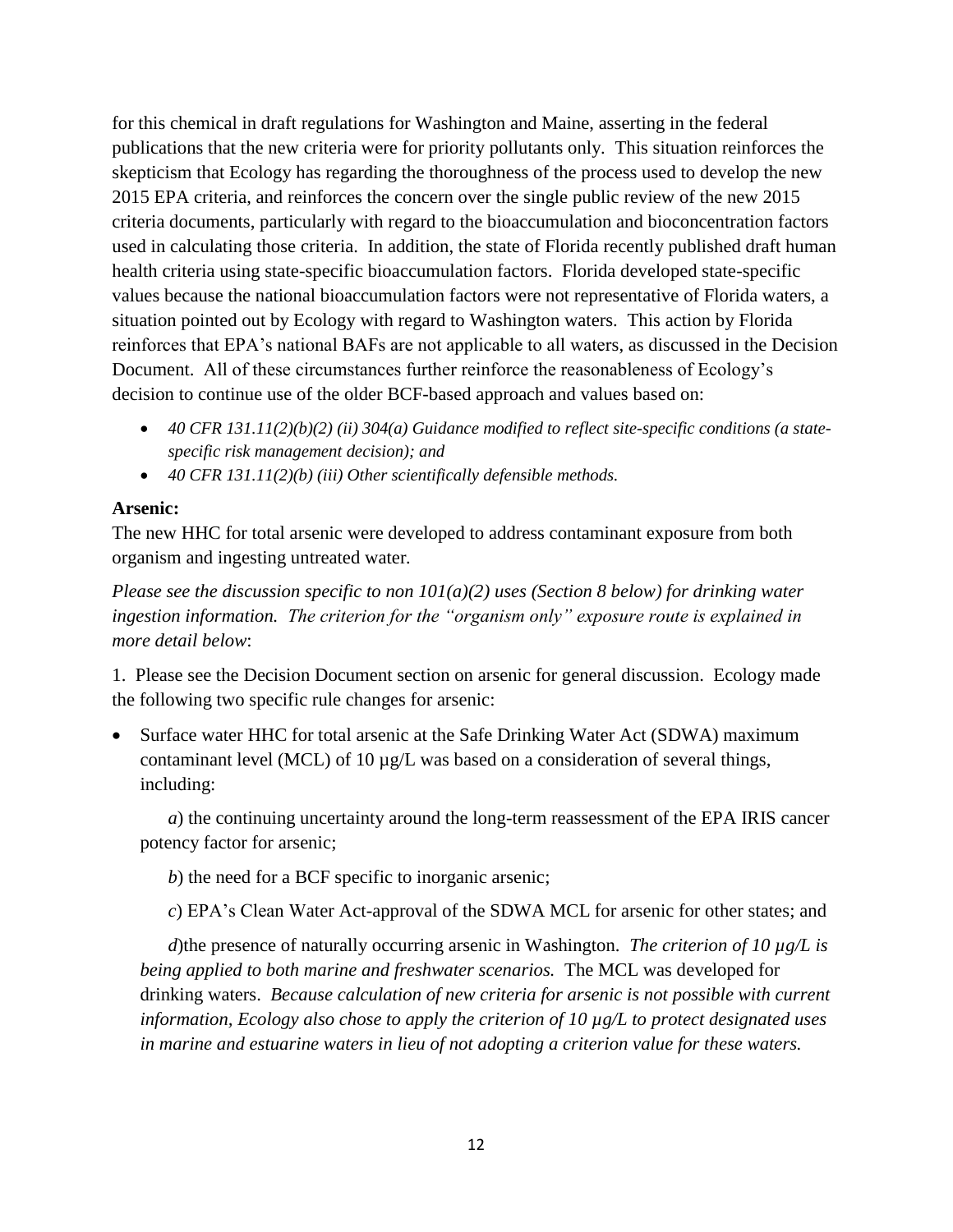• Pollution minimization requirements to reduce anthropogenic inputs of arsenic in discharges to surface waters were added to ensure that arsenic would not be introduced through industry processes that could potentially add arsenic to the receiving water.

2. In general, the arsenic criterion for "organisms-only" applies to estuarine and marine waters because drinking water (Domestic Water Supply) is not a designated use in these saline waters. There are 6 waterbodies in Washington that are freshwaters *not* designated for drinking water, and this criterion also applies to those waters.

3. *Appropriate use of the SDWA maximum contaminant level (MCL) for arsenic.* Ecology considers that the SDWA MCL of 10 ug/L for total arsenic is appropriate for Clean Water Act (CWA) criteria use. The arsenic MCL is based on science and cost, which does not negate full protection of CWA uses, and the CWA does not indicate that SDWA values are inappropriate for CWA use. The EPA went through an extensive process to evaluate science and feasibility to derive and finalize the SDWA arsenic MCL, and that MCL development is based on consideration of newer science (cancer effects) than the older CSF used in EPA's 304(a) criteria for arsenic, and also was subject to a nation-wide public and scientific review through the federal register. Most of the arsenic in fish and shellfish tissues is in the organic form, which is much less toxic than the inorganic form.

4. *Uncertainty around the cancer slope factor (CSF) for arsenic.* There is considerable scientific uncertainty in assessing carcinogenicity of arsenic. Without a reliable toxicity factor for cancer Ecology cannot calculate arsenic criteria based on cancer. EPA agrees that new cancer-based criteria for arsenic cannot be calculated at this time. In a May 6, 2016 filing with the United States District Court for the Western District of Washington, EPA stated that it will withdraw its proposed arsenic criteria for Washington because "extensive additional scientific analysis is necessary before revised criteria" for arsenic can be promulgated. *Puget Soundkeeper Alliance et. al. V. U.S.E.P.A.,* Case No. 2:16-cv-00293-JLR, EPA's Motion for Summary Judgment (May 6, 2016) at 13. As EPA explained in the Declaration of Elizabeth Southerland, Director of the Office of Science and Technology with EPA's Office of Water, "EPA did not update its CWA section 304(a) recommended criteria" for arsenic in 2015, and "EPA recognizes that there is substantial uncertainty surrounding the toxicological assessment of arsenic with respect to human health effects." Declaration of Elizabeth Southerland (May 5, 2016) at 7.

5. *Uncertainty around the bioaccumulation factor (BCF) for arsenic.* The BCF of 44 L/kg used in EPA's 304(a) criteria is based on total arsenic. This value does not accurately reflect the uptake of inorganic arsenic, the most toxic form of arsenic, and the form to which EPA applies its 304(a) criteria. Most of the arsenic in fish and shellfish tissues is in the organic form, which is much less toxic than the inorganic form. EPA (1997; page 10) estimated the percentage of inorganic arsenic in tissue: *"the maximum inorganic arsenic in fish and shellfish used for this estimate is 4% …The median inorganic arsenic value for the fish and shellfish data… is 0.4%. No inorganic arsenic was detected in 23 of 42 fish samples and 18 of 50 shellfish samples. Therefore, the median value reflects the higher inorganic arsenic concentrations found in*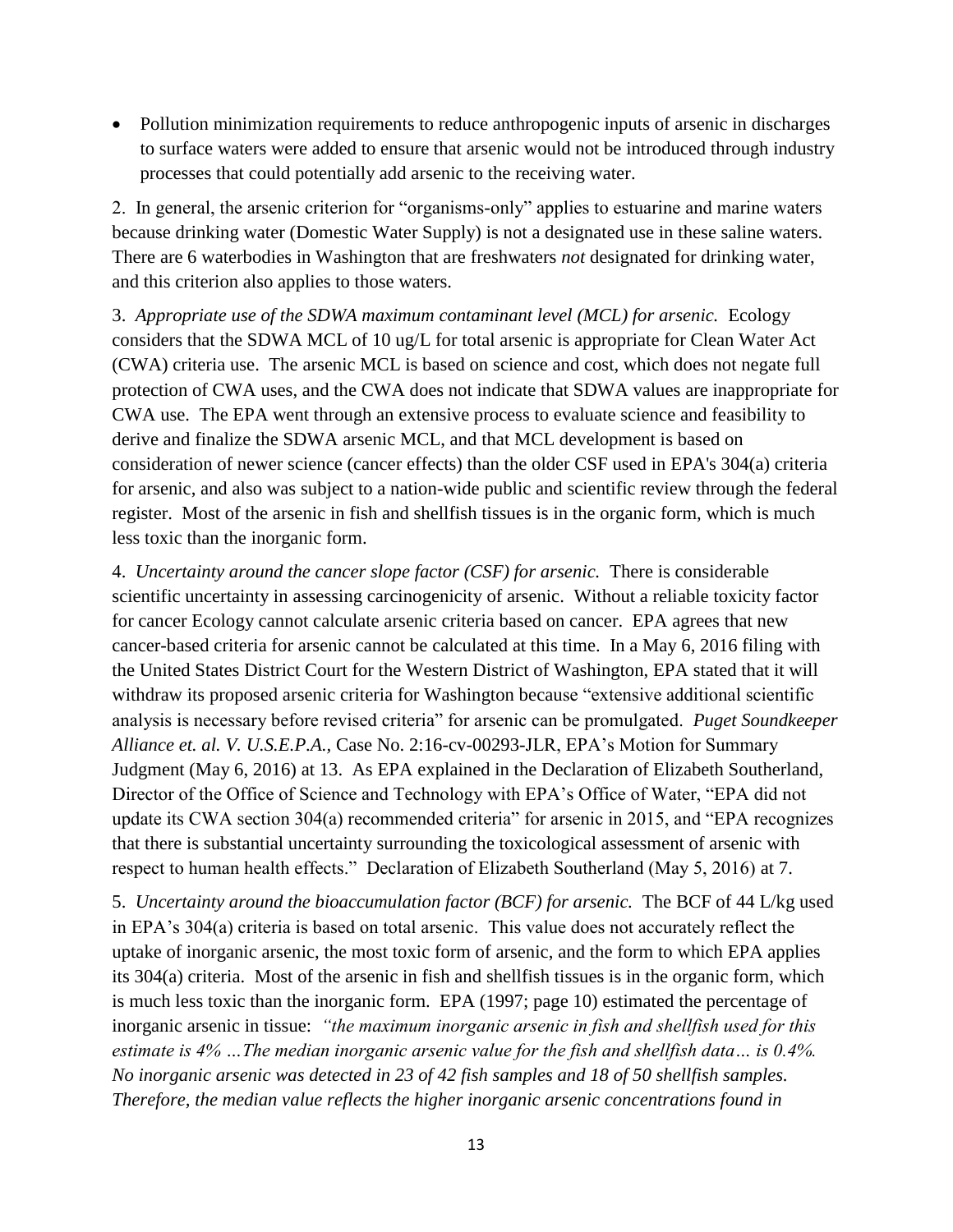*shellfish and is a conservative value.*" A BCF specific to inorganic arsenic is not available in EPA's criteria documents, but applying the data above to the current BCF of 44 L/kg indicates that the BCF of 44 L/kg could be adjusted downward by a large amount if inorganic arsenic only were considered. A new BCF for arsenic, as well as a new CSF, will be required in order to calculate criteria for arsenic using the HHC equations.

Given the scientific uncertainties associated with calculating human health criteria for arsenic, and given the extensive public and scientific process carried out by EPA to develop a protective MCL appropriate for drinking water exposures, it makes sense for Washington to use the best available regulatory value, based on the best available science, for the arsenic HHC, which at this point is the SDWA MCL. Since EPA has set precedence by approving the SDWA MCL of 10 ug/l for several other states, it seems like a reasonable approach for Washington to take until such time that better science becomes available for EPA to recommend new national criteria for arsenic. Because calculation of new criteria for arsenic is not possible with current information, Ecology also chose to apply the criterion of 10  $\mu$ g/L to marine and estuarine waters, in lieu of not adopting a criterion value for these waters. Apart from the approach of adopting the MCL, there are no other defensible criteria values available at the current time.

Section 304(a) of the CWA directs EPA to develop guidance values "*reflecting the latest scientific knowledge*", and 40 CFR 131.3(c), specifies that EPA guidance values are "*based on the latest scientific information*" and that "*this information is issued periodically to the States as guidance for use in developing criteria*." However, neither the CWA, nor the CFR, require that states use the 304(a) guidance values, or EPA's guidance documents. Instead, Section 303(c)(2)(A) of the CWA and 40 CFR 131.2 both direct states to adopt criteria taking into account the "*use and value*" of the resources. Ecology's broad public process, and compliance with APA requirements, have accounted for this CWA and CFR requirement.

The information above, along with information in the Decision Document, fulfills the requirement of 40 CFR 131.11(a):

*40 CFR 131.11(a) Inclusion of pollutants: (1) States must adopt those water quality criteria that protect the designated use. Such criteria must be based on sound scientific rationale and must contain sufficient parameters or constituents to protect the designated use.*

In addition, the arsenic criteria adopted by Ecology fulfill the requirements of:

- *40 CFR 131.11(2)(b)(2) (ii) 304(a) Guidance modified to reflect site-specific conditions*  (Ecology's use of a state-specific risk management decision to use the SDWA MCL)*; and*
- 40 CFR 131.11(2)(b) (iii) Other scientifically defensible methods (Ecology's use of the extensive public and scientific review conducted by EPA to develop the SDWA MCL)*.*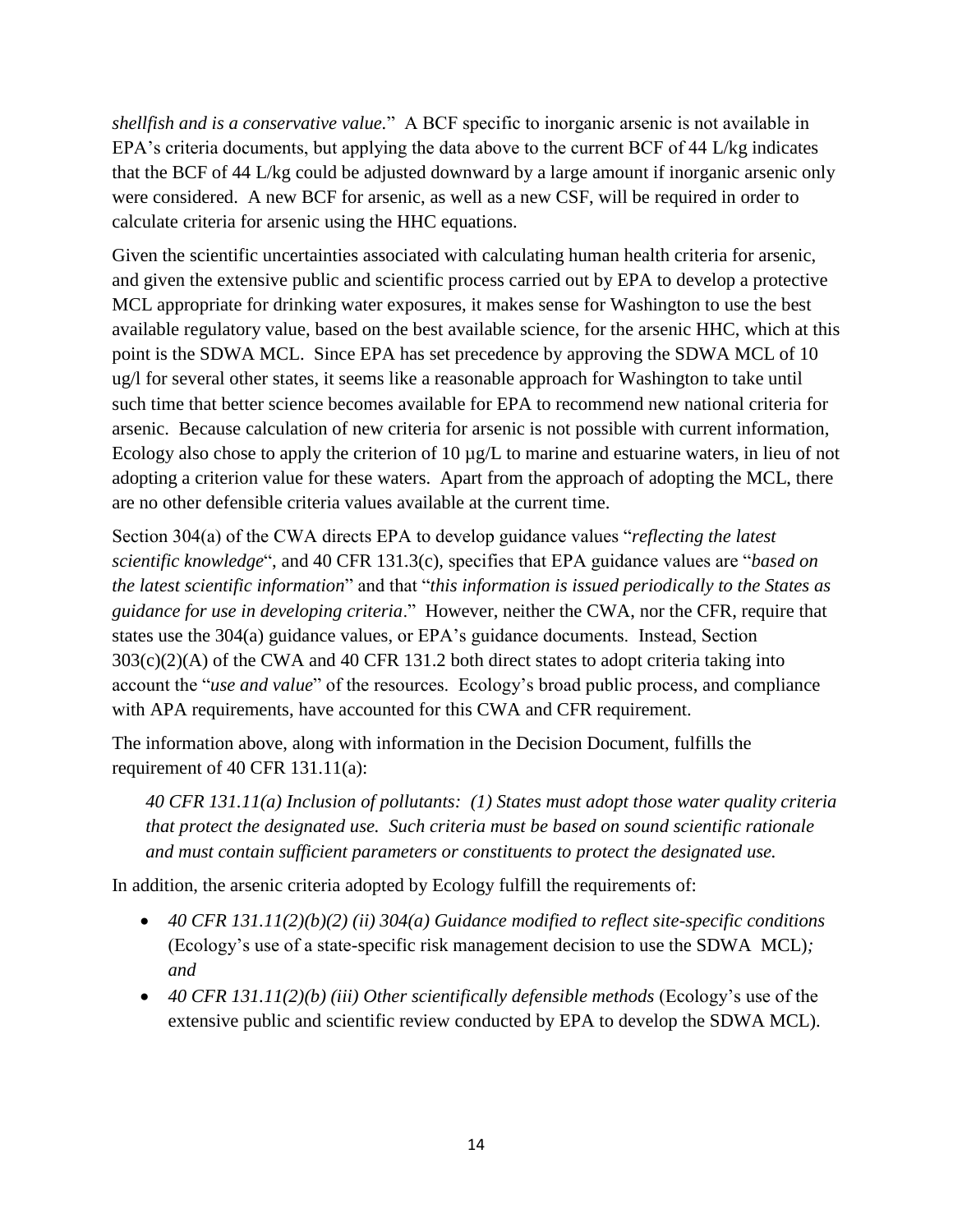#### **PCBs**

Ecology's new HHC for total PCBs are based on an approach that is consistent with EPA's 2000 Human Health Criteria Guidance (EPA, 2000), and that also provides a high level of protection for Washingtonians. Ecology used a state-specific risk level exclusively for PCBs. These calculated criteria concentrations are higher than the prior NTR values, and because PCBs are a chemical of concern in Washington, Ecology made a chemical-specific decision *not to increase the criteria concentrations* above the prior criteria levels, thus the proposed criteria values are the same as the NTR values of  $0.00017 \mu g/L$ .

State-specific risk management decisions on chemical-specific risk levels are consistent with EPA HHC guidance, as well as with precedent from other states. For example, EPA approved inorganic arsenic criteria adopted by the Oregon Department of Environmental Quality (ODEQ) based on  $1x10^{-4}$  and  $1x10^{-5}$  risk levels, even though risk levels for other chemicals were set to 10<sup>-</sup> 6 (ODEQ, 2011). This criteria development approach combines the current cancer-based calculation with a state-specific risk level. All other variables in the HHC equations for PCBs would remain the same. The state-specific risk level is summarized in the following text:

| <b>Equation</b><br>variable              | <b>Risk Value</b>                                                                                                                                   | <b>Information</b>                                                                                                                                                                                                                                                                                                                                                                                                                                                                                                                                                                                                                                                                                                                                                                                                                                                                                                                                                                                                           |
|------------------------------------------|-----------------------------------------------------------------------------------------------------------------------------------------------------|------------------------------------------------------------------------------------------------------------------------------------------------------------------------------------------------------------------------------------------------------------------------------------------------------------------------------------------------------------------------------------------------------------------------------------------------------------------------------------------------------------------------------------------------------------------------------------------------------------------------------------------------------------------------------------------------------------------------------------------------------------------------------------------------------------------------------------------------------------------------------------------------------------------------------------------------------------------------------------------------------------------------------|
| Additional lifetime<br>cancer risk level | $4.0 \times 10^{-5}$<br>(0.00004)<br>$=$ 4 possible<br>additional cancer<br>occurrences in<br>100,000 people<br>after 70 years of<br>daily exposure | Choice of a state-specific risk level is a risk management decision made<br>by individual states. EPA 2000 guidance (EPA, 2000) specifies that the<br>maximum risk level for highly exposed populations should not exceed<br>1x10 <sup>-4</sup> (1 possible additional cancer occurrence in 10,000 people after 70<br>years of daily exposure.) The chemical-specific risk level for PCBs was<br>chosen to be consistent with the level of risk/hazard in the toxicity factor<br>used by the WDOH in developing fish advisories. This is an estimated<br>cancer risk at the corresponding safe dose (RfD) for a chemical. This<br>value was developed as follows:<br>Equation:<br>RfD (mg/kg-day) x cpf (mg/kg-day) $^{-1}$ = Risk Level<br>Equation with PCB toxicity factors:<br>$2.0 \times 10^{-5}$ mg/kg-day x 2.0 mg/kg-day <sup>-1</sup> = 4.0 x 10 <sup>-5</sup><br>This state-specific risk level is a <i>lower</i> level of risk <i>(is more protective)</i><br>than the maximum risk recommended in EPA guidance. |

Since the bioconcentration factor for PCBs is very large, exposure through drinking water is negligible. The calculated criteria for exposure routes with and without drinking water are virtually the same, as are the calculated criteria values. The calculated total PCB criteria using this approach are 0.00029 µg/L. These calculated values are higher than the current NTR values, and because PCBs are a chemical of concern in Washington, Ecology made a chemical-specific risk management decision not to increase the criteria concentrations, thus the proposed criteria values are the same as the NTR values of 0.00017 µg/L. This value is associated with a lower risk level  $(2.3 \times 10^{-5})$  than the calculated criteria. These values are shown below.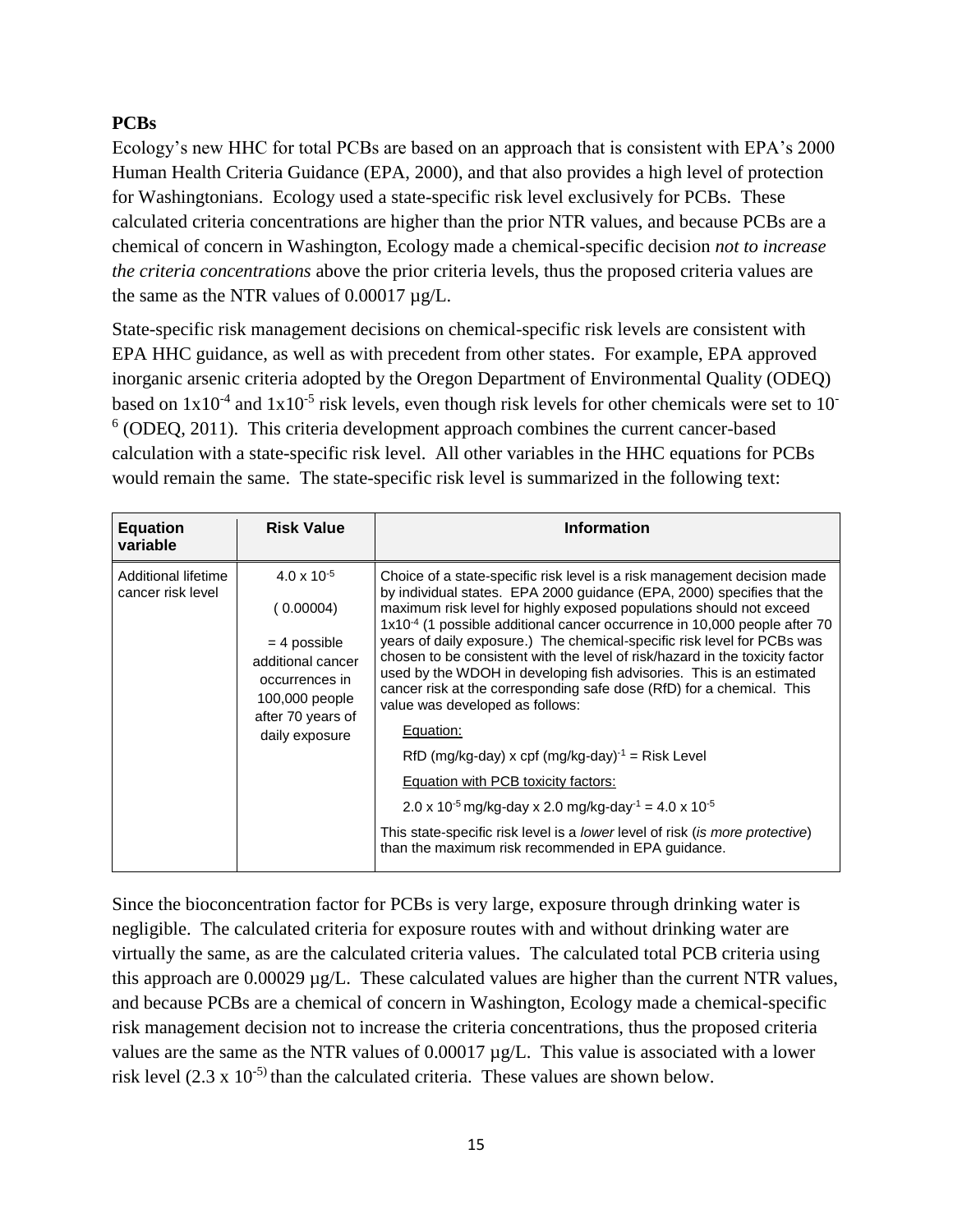| <b>Additional lifetime Cancer Risk</b><br>Level                                                                                                                        | <b>Average Fish Consumption</b><br>Rate (g/day) | <b>Calculated HHC concentration</b><br>$(\mu g/L =$ parts per billion) |
|------------------------------------------------------------------------------------------------------------------------------------------------------------------------|-------------------------------------------------|------------------------------------------------------------------------|
| <b>Calculated value:</b>                                                                                                                                               |                                                 |                                                                        |
| $4 \times 10^{-5}$<br>Four-in-one hundred thousand<br>$= 0.00004$                                                                                                      | 175                                             | 0.00029                                                                |
| New criteria (= NTR Criteria)                                                                                                                                          |                                                 |                                                                        |
| 0.00017                                                                                                                                                                |                                                 |                                                                        |
| The risk level associated with the final 0.00017 ppb PCB criteria is 2.3 x 10 <sup>-5,</sup> which is within EPA's<br>acceptable risk range for human health criteria. |                                                 |                                                                        |

#### **Relative Source Contribution (RSC)**

EPA has urged Ecology not to use a RSC equal to one in its criteria calculations for noncarcinogens. Ecology explains the basis of its approach in the Decision Document, (please refer to the section on Human Health Criteria and Variables), and has had lengthy discussion and public input about this matter during the public process surrounding this rule (see section 2 above). See also Ecology's comments to EPA on EPA's draft 304(a) criteria (8/6/2014 letter from Melissa Gildersleeve, Ecology, to EPA Water Docket), and on EPA's draft regulation for Washington (12/21/15 letter from Maia Bellon, Ecology, to Gina McCarthy, EPA). The choice of whether to account for other (non-CWA and/or non-fish/shellfish and surface drinking water) sources of chemical exposure when calculating criteria is clearly a risk management choice (such as risk level and FCR) that is appropriately left to states, not to EPA.

#### **Downstream waters are protected:**

Previous comments from EPA indicate that EPA believes that upstream numeric human health criteria must not be a higher concentration than downstream human health criteria. Information below demonstrates that criteria concentrations among and between waterbodies do not need to be identical in order to provide downstream protection. Implementing mechanisms in a state's water quality standards can provide this protection. Washington's water quality standards include provisions requiring protection of downstream waters at WAC 173-201A-260 and 240. This is discussed below.

**Summary:** The federal regulations specify how states are to address downstream waters in development of state water quality standards. These two requirements are found in 40 CFR 131.10 and specify that the State:

- 1) shall take into consideration the water quality standards of downstream waters, and
- 2) shall ensure that its water quality standards provide for the attainment and maintenance of the water quality standards of downstream waters.

To fulfill the first requirement to take into consideration the water quality standards of downstream waters, Ecology placed language requiring protection of downstream waters in the draft rule at WAC 173-201A-240(b), and considered all public comments that were received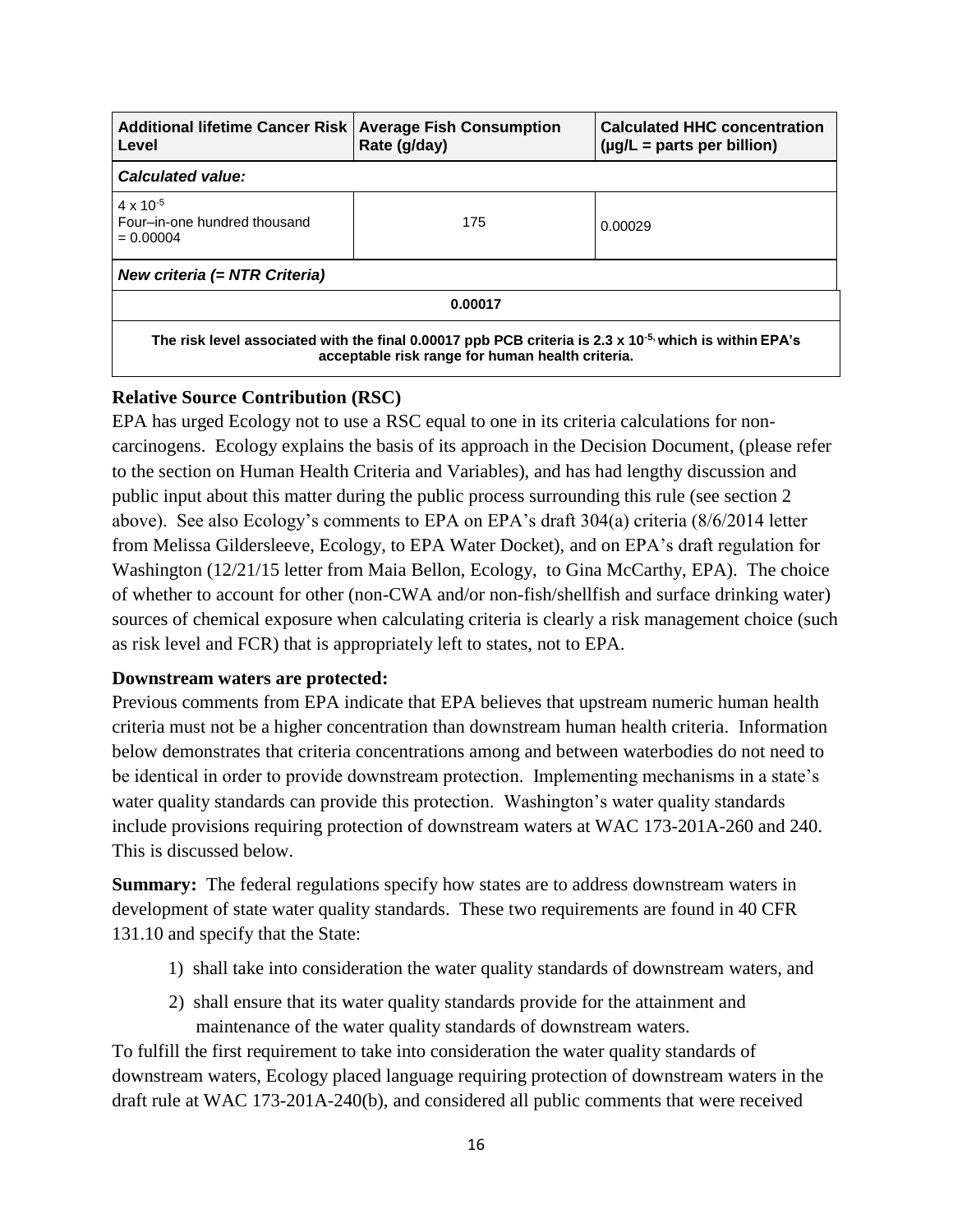during the public comment period regarding downstream waters protection, as the final rule was developed. Ecology considers "downstream waters" to include both intra- and interstate waters, as well as waters that form a boundary between adjacent jurisdictions.

The second part of the federal requirement is that the state shall ensure that its water quality standards provide for the attainment and maintenance of the water quality standards of downstream waters. New language in WAC 173-201A-240(b) explicitly requires upstream water quality to provide for attainment and maintenance of downstream water quality standards. This language was taken from EPA's *Templates for Narrative Downstream Protection Criteria in State Water Quality Standards* (EPA 2014, 820-F-14-002). Further, existing narrative rule language in WAC 173-201A-260(3)(a) and (3)(b) allows for case-by-case establishment of additional requirements to fully support designated and existing uses, and requires that upstream actions must be conducted in manners that meet downstream water body criteria. These narrative standards will collectively be used to ensure that downstream waters are adequately considered and protected.

**Background information.** The federal regulations specify how states are to address downstream waters in development of state water quality standards. These two requirements are found in 40 CFR 131.10 as follows:

*"Subpart B—Establishment of Water Quality Standards*

*§ 131.10 Designation of uses.*

*(b) In designating uses of a water body and the appropriate criteria for those uses, the State shall take into consideration the water quality standards of downstream waters and shall ensure that its water quality standards provide for the attainment and maintenance of the water quality standards of downstream waters."*

These requirements are broken out as:

- …the State shall take into consideration the water quality standards of downstream waters
- ...the State... shall ensure that its water quality standards provide for the attainment and maintenance of the water quality standards of downstream waters.

These two specific requirements of states are addressed more fully below.

#### **Has Ecology fulfilled the federal requirements? Yes, as explained in 1 and 2 below.**

1. …the State shall take into consideration the water quality standards of downstream waters.

Washington formally took into consideration the water quality standards of downstream waters by (a.) placing language requiring protection of downstream waters in the draft rule and (b.) by considering all public comments that were received during the public comment period, regarding downstream waters protection, as the final rule was developed.

In addition, when the draft rule was published, Ecology sent letters to all federally recognized tribes in Washington to offer consultation about this rule-making. This would include protection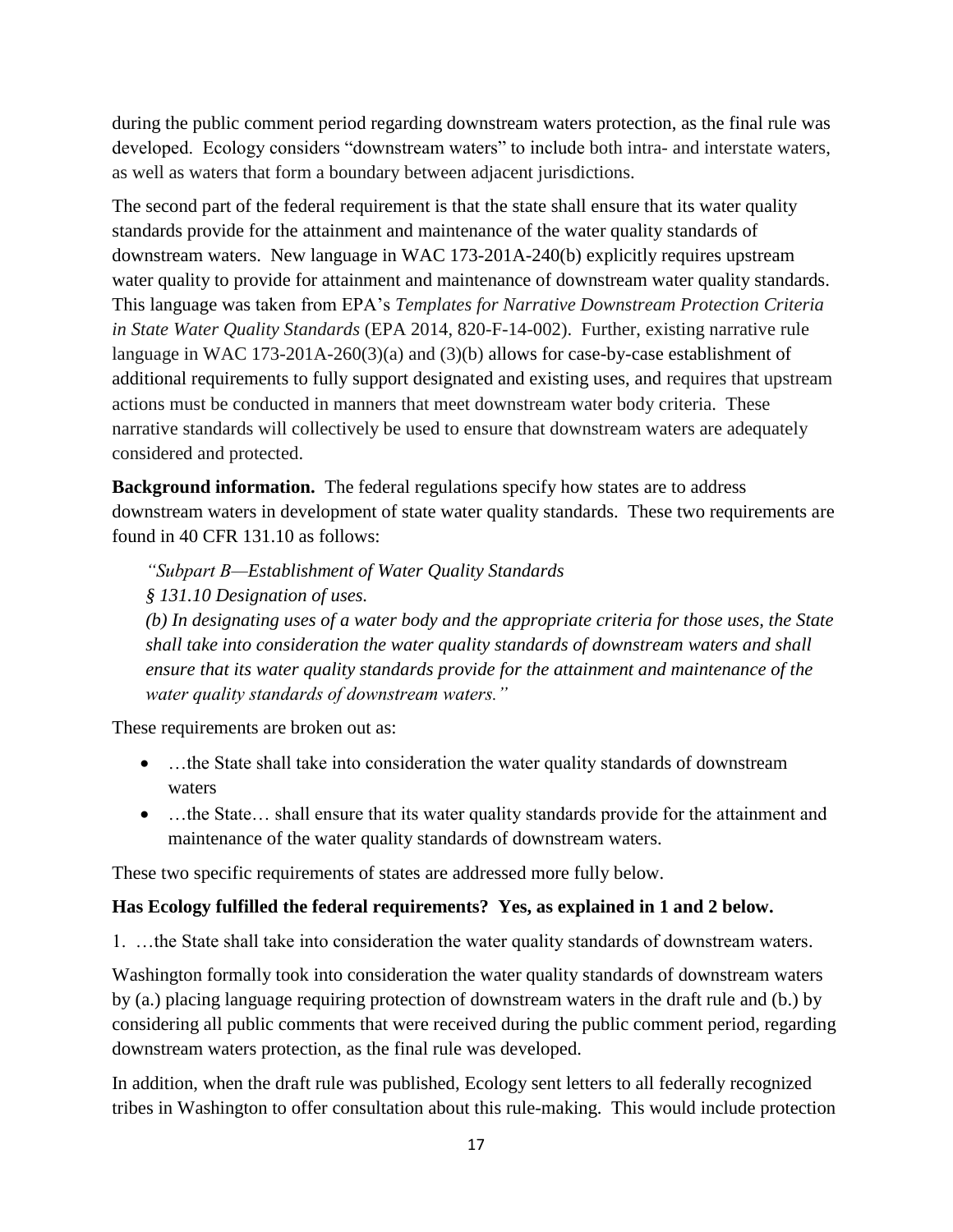of downstream waters as it pertains to tribal water quality standards and U&A waters, as well as the standards applied to shared waters that are also treaty guaranteed U&A waters (e.g., the Columbia River has water quality standards applied to it by the state of Oregon as well as the state of Washington, and also has sections that are U&A waters). Ecology considers "downstream waters" to include both intra- and interstate waters, as well as waters that form a boundary between adjacent jurisdictions.

2. …the State… shall ensure that its water quality standards provide for the attainment and maintenance of the water quality standards of downstream waters.

The narrative rule language in WAC 173-201A ensures that Washington's water quality standards provide for attainment and maintenance of the water quality standards of downstream waters (see table below):

| Washington water quality standard                                                                                                                                                                                                                                                                                                                                                                                                                                                                                                                                                                                                                                                                                                                                                                                                                                                                                                                         | What does this language mean?                                                                                                                                                                                                                                                                                                                                                                                                                                                                                                                                                                                                   |
|-----------------------------------------------------------------------------------------------------------------------------------------------------------------------------------------------------------------------------------------------------------------------------------------------------------------------------------------------------------------------------------------------------------------------------------------------------------------------------------------------------------------------------------------------------------------------------------------------------------------------------------------------------------------------------------------------------------------------------------------------------------------------------------------------------------------------------------------------------------------------------------------------------------------------------------------------------------|---------------------------------------------------------------------------------------------------------------------------------------------------------------------------------------------------------------------------------------------------------------------------------------------------------------------------------------------------------------------------------------------------------------------------------------------------------------------------------------------------------------------------------------------------------------------------------------------------------------------------------|
| from WAC 173-201A-260 that                                                                                                                                                                                                                                                                                                                                                                                                                                                                                                                                                                                                                                                                                                                                                                                                                                                                                                                                |                                                                                                                                                                                                                                                                                                                                                                                                                                                                                                                                                                                                                                 |
| provides for attainment and                                                                                                                                                                                                                                                                                                                                                                                                                                                                                                                                                                                                                                                                                                                                                                                                                                                                                                                               |                                                                                                                                                                                                                                                                                                                                                                                                                                                                                                                                                                                                                                 |
| maintenance of the water quality                                                                                                                                                                                                                                                                                                                                                                                                                                                                                                                                                                                                                                                                                                                                                                                                                                                                                                                          |                                                                                                                                                                                                                                                                                                                                                                                                                                                                                                                                                                                                                                 |
| standards of downstream waters                                                                                                                                                                                                                                                                                                                                                                                                                                                                                                                                                                                                                                                                                                                                                                                                                                                                                                                            |                                                                                                                                                                                                                                                                                                                                                                                                                                                                                                                                                                                                                                 |
| <b>New language:</b><br>WAC 173-201A-240 Toxic substances.<br>(b) Human health protection. The following<br>provisions apply to the human health criteria<br>in Table 240. All waters shall maintain a<br>level of water quality when entering<br>downstream waters that provides for the<br>attainment and maintenance of the water<br>quality standards of those downstream<br>waters, including the waters of another state.<br>WAC 173-201A-260<br>Natural conditions and other water quality<br>criteria and applications.<br>(3) Procedures for applying water quality<br>criteria. In applying the appropriate water<br>quality criteria for a water body, the<br>department will use the following procedure:<br>(a) The department will establish water<br>quality requirements for water bodies, in<br>addition to those specifically listed in this<br>chapter, on a case-specific basis where<br>determined necessary to provide full support | This new language explicitly requires upstream water quality to<br>provide for attainment and maintenance of downstream water<br>quality standards.<br>This language was developed by EPA to meet the requirement for<br>downstream protection. This language is from EPA's Templates<br>for Narrative Downstream Protection Criteria in State Water<br>Quality Standards (EPA 2014, 820-F-14-002) found at:<br>http://water.epa.gov/scitech/swguidance/standards/narrative.cfm<br>This existing language allows for case-by-case establishment of<br>additional requirements to fully support designated and existing<br>uses. |
| for designated and existing uses.<br>WAC 173-201A-260<br>Natural conditions and other water quality<br>criteria and applications.<br>(3) Procedures for applying water quality<br>criteria. In applying the appropriate water<br>quality criteria for a water body, the<br>department will use the following procedure:<br>(b) Upstream actions must be conducted in<br>manners that meet downstream water body<br>criteria.                                                                                                                                                                                                                                                                                                                                                                                                                                                                                                                              | This existing language directs that upstream actions (such as<br>discharges into waters) must be conducted in a manner to meet<br>downstream criteria.                                                                                                                                                                                                                                                                                                                                                                                                                                                                          |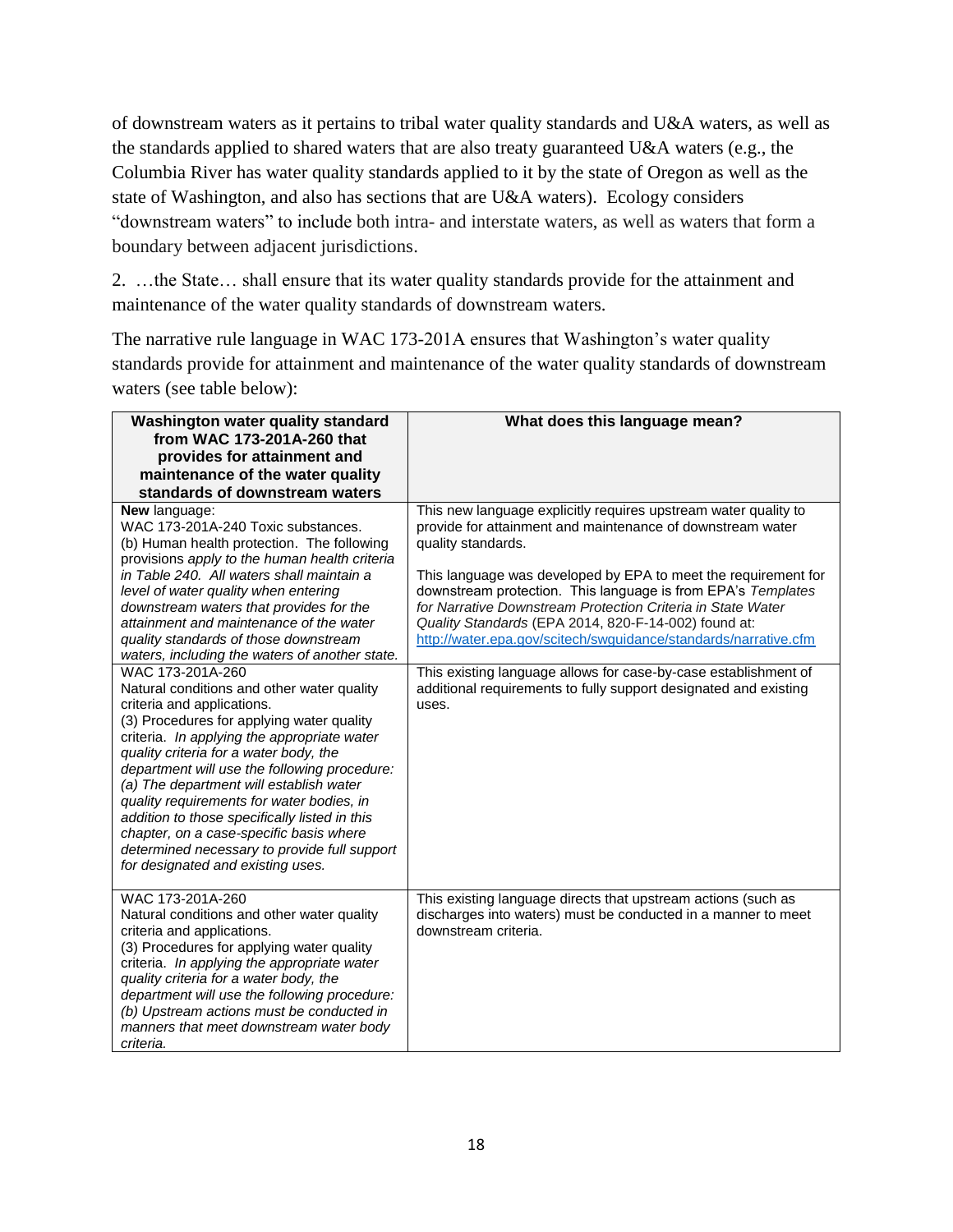#### **Does Ecology's approach align with federal precedent?**

The downstream waters protection approach that is used in the Washington standards (language in table above) is consistent with EPA's approach to downstream waters protection in its response to a petition for rulemaking to publish water quality standards for the Mississippi and Missouri Rivers within Arkansas, Illinois, Iowa, Kansas, Kentucky, Missouri, Nebraska, and Tennessee [http://water.epa.gov/scitech/swguidance/standards/upload/Sierra-Club-Petition-](http://water.epa.gov/scitech/swguidance/standards/upload/Sierra-Club-Petition-Response-signed-2004-06-25.pdf)[Response-signed-2004-06-25.pdf](http://water.epa.gov/scitech/swguidance/standards/upload/Sierra-Club-Petition-Response-signed-2004-06-25.pdf) )*."* Because of issues surrounding downstream waters protection, the Ozark Chapter of the Sierra Club petitioned EPA to *"publish water quality standards for the Mississippi and Missouri Rivers within the petition area states. Such standards should be: 1) Consistent among the states on each river, such that no state impairs the ability of any other affected state (whether across-stream or downstream) to achieve its water quality standards; and…"* (EPA 2004).

EPA's response to that petition states:

#### *"Protection of Downstream Uses*

*The federal regulations state, "In designating uses of a water body and the appropriate criteria for those uses, the State shall take into consideration the water quality standards of downstream waters and shall ensure that its water quality standards provide for the attainment and maintenance of the water quality standards of downstream waters." 40 C.F.R. §131.10(b). The regulations do not compel states to adopt the same criteria and uses, nor do they suggest that this is the only way a state can meet these requirements. The water quality program is structured to provide states with flexibility to determine the best way to meet their obligations under § 131.10(b).*

*Under the NPDES permitting regulations, no permit may be issued "when the imposition of conditions cannot ensure compliance with applicable water quality requirements of all affected States[.] " 40 C.F.R. §122.4(d). To obtain approval of a state NPDES program, the CWA requires the state to have the authority to notify other affected states of applications for permits and provide an opportunity for a hearing.*

*CWA section 402(b)(3). Further, the state must allow any state whose waters may be affected by the discharge to submit recommendations. If the permitting state rejects the recommendations, it must notify the affected state and EPA Administrator. CWA section 402(b)(5). Where EPA determines the permitting state rejected the recommendations for inadequate reasons, EPA may exercise its discretionary authority to object to the permit. If the objection is not resolved, EPA may issue a federal permit. 40 C.F.R. §123.44(c)(2)."*

#### (*Page 4, EPA 2004, emphasis added)*

In this response EPA recognizes that the federal water quality program is structured to provide states with flexibility to determine the best way to meet their obligations regarding downstream waters. The Washington water quality standards contain the combination of a direct statement on downstream protection (new language), an allowance for additional requirements, and requirements for upstream actions implemented under various CWA permitting programs (see table above).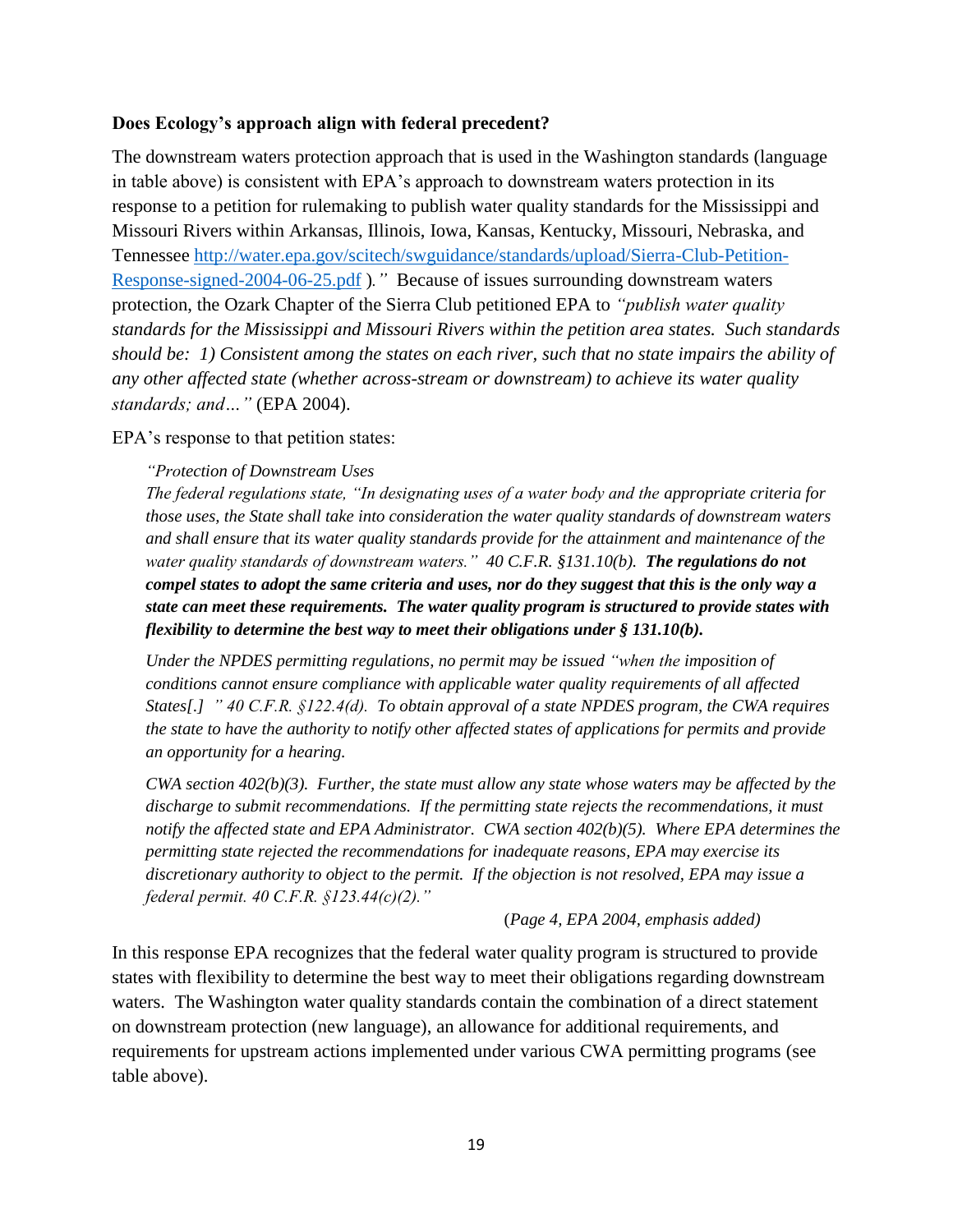#### **Do upstream water quality standards, need be as stringent as the downstream standards in order to protect downstream uses?**

This is also addressed by EPA's response to the petition for rulemaking to publish water quality standards for the Mississippi and Missouri Rivers.

[http://water.epa.gov/scitech/swguidance/standards/upload/Sierra-Club-Petition-Response-signed-](http://water.epa.gov/scitech/swguidance/standards/upload/Sierra-Club-Petition-Response-signed-2004-06-25.pdf)[2004-06-25.pdf](http://water.epa.gov/scitech/swguidance/standards/upload/Sierra-Club-Petition-Response-signed-2004-06-25.pdf) )

In its response, EPA recognized that the states along the Mississippi River could have different criteria based in part on the states' discretion to use different risk levels when adopting criteria (PCB example given):

*"EPA acknowledges there are variations in the numeric PCB criteria adopted by the petition states. There are four legitimate reasons why the numeric PCB criteria vary within the petition area:…*

*…(3) As discussed in the "Statutory and Regulatory Background" section, EPA publishes section 304(a) criteria based on a 10–6 risk level for carcinogens; states may select a specific risk level based on their own risk management decisions. EPA believes that adoption of criteria within a risk level of 10–6 (one in a million incremental risk for cancer) or 10–5 (one in one hundred thousand incremental risk for cancer) represents an acceptable range of risk management discretion for states and tribes.<sup>24</sup>Within the petition states, each state adopts criteria to protect human health based on risk management decisions. Iowa, Arkansas, Tennessee, and Nebraska have adopted PCB criteria based on a 10-5 risk level; Illinois, Kentucky and Missouri have adopted PCB criteria based on a 10-6 risk level; and Kansas chose to adopt a PCB criterion to protect human health at a 10-7 risk level.*

*As discussed above, Iowa and Missouri adopted a numeric PCB criterion to protect human health based on the toxicity information available in IRIS that was updated in 1989. With regard to the Sierra Club's specific concern about Iowa's PCB criterion as compared to Missouri's criterion, EPA found that Iowa's criterion is an order of magnitude greater than Missouri's because Iowa has chosen to protect human health at a 10-5 risk level while Missouri protects human health at a 10-6 risk level. With regard to the Sierra Club's specific concern about Nebraska's PCB criterion as compared to Missouri, EPA found that Nebraska adopted a numeric PCB criterion to protect human health based on EPA's section 304(a) criteria recommendations published in 1999 (Missouri used the updated 1999 IRIS data), but chose a 10-5 risk level. As a result, Nebraska's PCB criterion is greater than Missouri's criterion."*

*<sup>24</sup>U.S. Environmental Protection Agency. Methodology for Deriving Ambient Water Quality Criteria for the Protection of Human Health (2000). Office of Water. Washington, D.C. EPA-822-B-00-004. http://www.epa.gov/waterscience/humanhealth/method October 2000."*

*(Pages 17-18, EPA 2004)*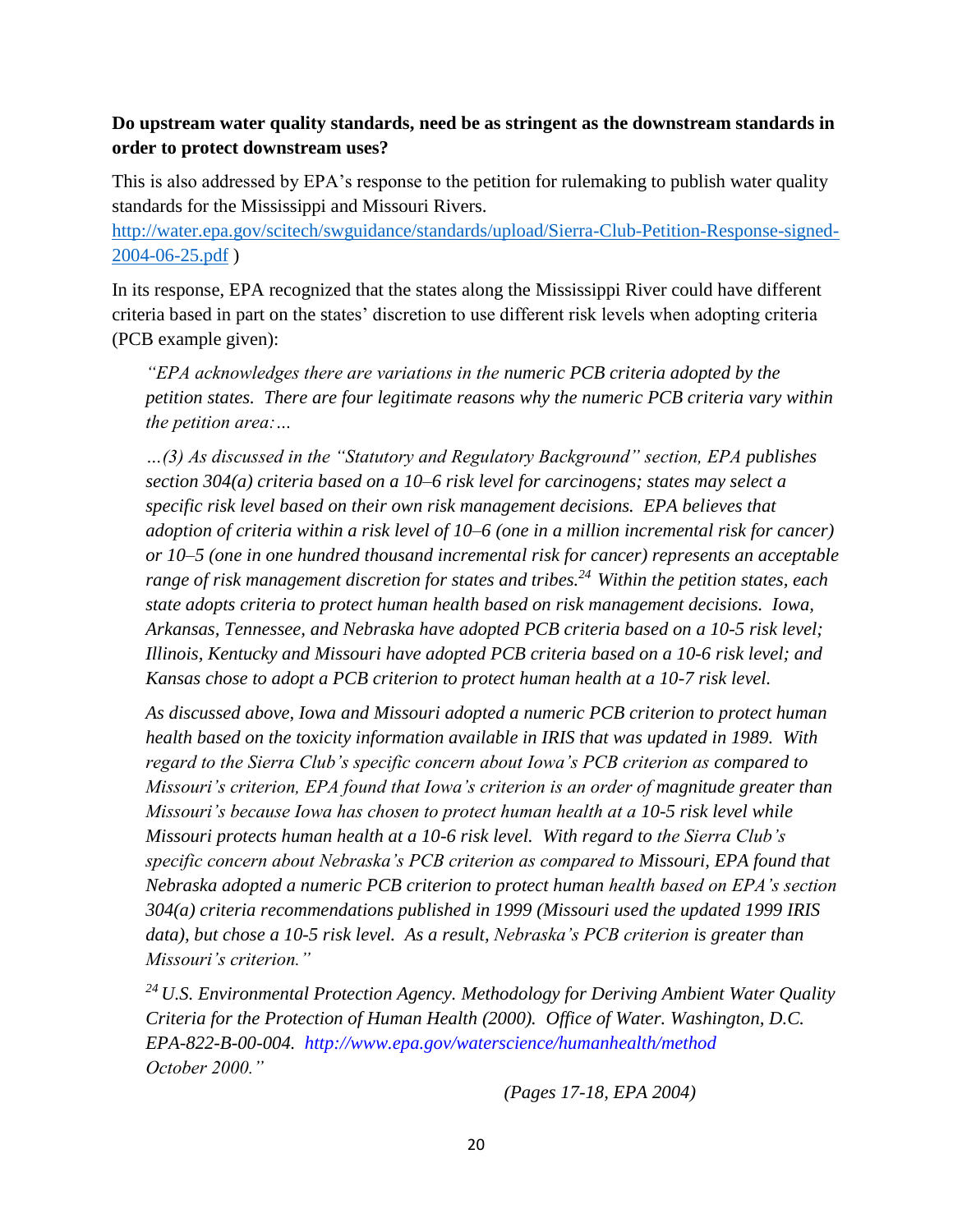These differences in criteria were not found to be cause for EPA to promulgate consistent criteria across the states:

*"…the regulations do not compel states to adopt the same criteria and uses in order to provide for attainment and maintenance of downstream water quality standards (40 C.F.R. §131.10(b)), nor do the regulations suggest that this is the only way a state can meet the requirements under § 131.10(b). The water quality program is structured to provide states with flexibility to determine the best way to protect their designated uses and meet their obligations under § 131.10(b)."*

*(Page 19, EPA 2004)*

## **Section 4 - Antidegradation**

| What state must include in submittal                                                                                                                                                                                                                         | What EPA must review and determine                                                                                                                                                                                                                                                                                                                                                                                  |
|--------------------------------------------------------------------------------------------------------------------------------------------------------------------------------------------------------------------------------------------------------------|---------------------------------------------------------------------------------------------------------------------------------------------------------------------------------------------------------------------------------------------------------------------------------------------------------------------------------------------------------------------------------------------------------------------|
| 40 CFR 131.6 Minimum requirements for water<br>quality standards submission.<br>The following elements must be included in each<br>State's water quality standards submitted to EPA for<br>review:<br>(d) An antidegradation policy consistent with §131.12. | 40 CFR 131.5 EPA authority.<br>(a) Under section 303(c) of the Act, EPA is to review<br>and to approve or disapprove State-adopted water<br>quality standards. The review involves a determination<br>of<br>(3) Whether the State has adopted an antidegradation<br>policy that is consistent with §131.12, and whether any<br>State adopted antidegradation implementation methods<br>are consistent with §131.12; |

This rule revision does not include any modifications that deal with antidegradation.

Washington's antidegradation standards have previously been approved by EPA in 2008 and are at WAC 173-201A-300--330.

## **Section 5 – Adopted Variances**

| What state must include in submittal                                                                                                                                                               | What EPA must review and determine                                                                                                                                                                                                                        |
|----------------------------------------------------------------------------------------------------------------------------------------------------------------------------------------------------|-----------------------------------------------------------------------------------------------------------------------------------------------------------------------------------------------------------------------------------------------------------|
| 40 CFR 131.6 Minimum requirements for water<br>quality standards submission.<br>The following elements must be included in each<br>State's water quality standards submitted to EPA for<br>review: | 40 CFR 131.5 EPA authority.<br>(a) Under section 303(c) of the Act, EPA is to review<br>and to approve or disapprove State-adopted water<br>quality standards. The review involves a determination<br>of<br>(4) Whether any State adopted WQS variance is |
| <no requirement="" specific="" submittal=""></no>                                                                                                                                                  | consistent with §131.14;                                                                                                                                                                                                                                  |

This rule revision does not grant any specific variances to water quality standards. Instead, this rule change gives more details on the information requirements for granting variances, and on the types of actions that would be required of dischargers during variance periods. The new state rule language is consistent with EPA regulations on variances at 40 CFR 131.14.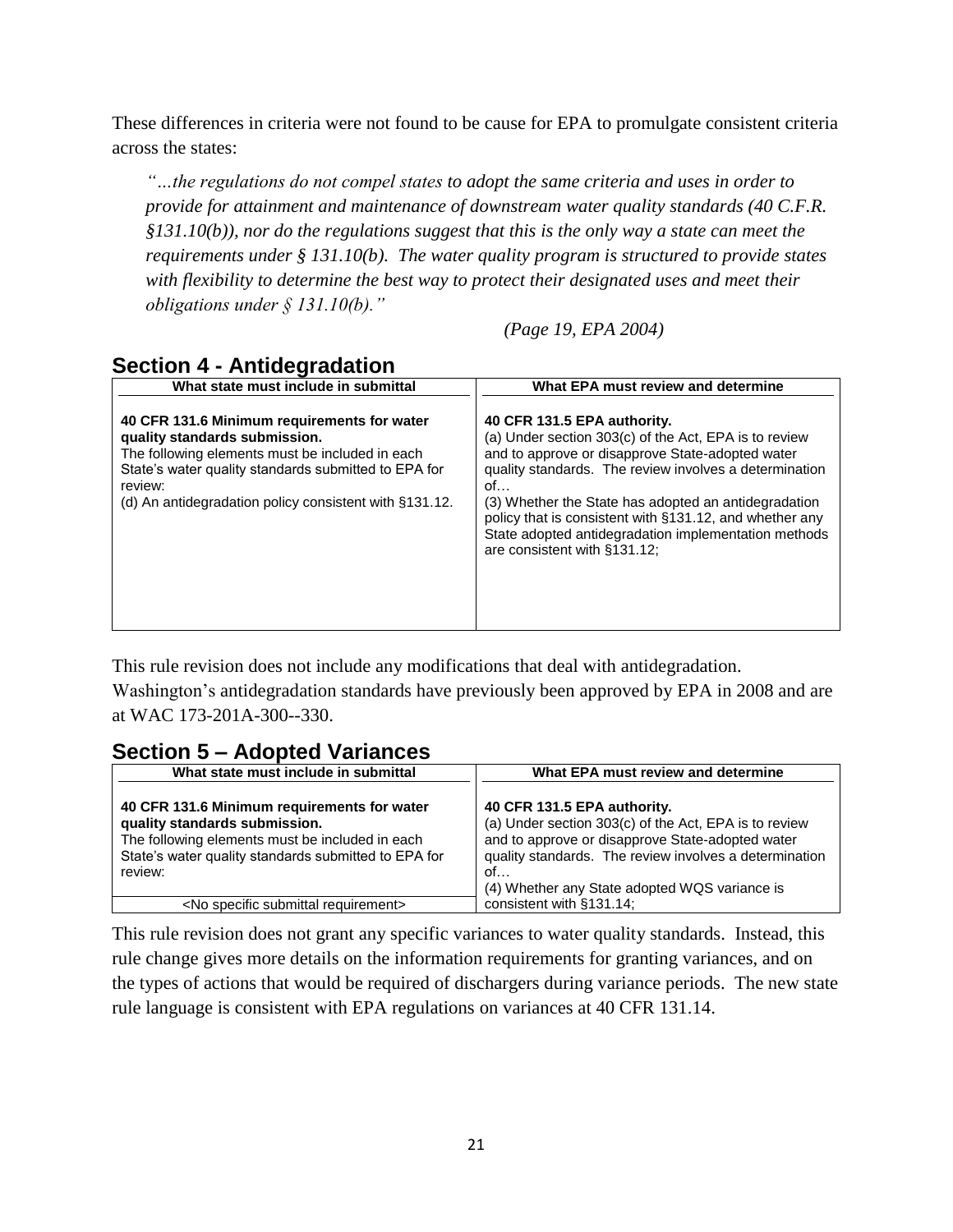## **Section 6 –Provisions Authorizing the Use of Compliance Schedules**

| What state must include in submittal                                                                                                                                                               | What EPA must review and determine                                                                                                                                                                                                                              |  |  |
|----------------------------------------------------------------------------------------------------------------------------------------------------------------------------------------------------|-----------------------------------------------------------------------------------------------------------------------------------------------------------------------------------------------------------------------------------------------------------------|--|--|
| 40 CFR 131.6 Minimum requirements for water<br>quality standards submission.<br>The following elements must be included in each<br>State's water quality standards submitted to EPA for<br>review: | 40 CFR 131.5 EPA authority.<br>(a) Under section 303(c) of the Act, EPA is to review<br>and to approve or disapprove State-adopted water<br>quality standards. The review involves a determination<br>of<br>(5) Whether any State adopted provision authorizing |  |  |
| <no requirement="" specific="" submittal=""></no>                                                                                                                                                  | the use of schedules of compliance for water quality-<br>based effluent limits in NPDES permits is consistent<br>with §131.15;                                                                                                                                  |  |  |

Compliance schedules were incorporated into the state water quality standards in 1992 to ensure continued use in the permitting program and were subsequently approved by EPA. They can be found at WAC 173-210A-510(4). The newly adopted water quality standards includes additional language for compliance schedules. This new language is consistent with 40 CFR 131.15

# **Section 7 – State Legal Authority**

| What state must include in submittal                                                                                                                                                                                                                                                                                                                                                           | What EPA must review and determine                                                                                                                                                                                                                                                                                |
|------------------------------------------------------------------------------------------------------------------------------------------------------------------------------------------------------------------------------------------------------------------------------------------------------------------------------------------------------------------------------------------------|-------------------------------------------------------------------------------------------------------------------------------------------------------------------------------------------------------------------------------------------------------------------------------------------------------------------|
| 40 CFR 131.6 Minimum requirements for water<br>quality standards submission.<br>The following elements must be included in each<br>State's water quality standards submitted to EPA for<br>review:<br>(e) Certification by the State Attorney General or other<br>appropriate legal authority within the State that the<br>water quality standards were duly adopted pursuant to<br>State law. | 40 CFR 131.5 EPA authority.<br>(a) Under section 303(c) of the Act, EPA is to review<br>and to approve or disapprove State-adopted water<br>quality standards. The review involves a determination<br>of<br>(6) Whether the State has followed applicable legal<br>procedures for revising or adopting standards; |

Please see the memorandum from the Attorney General's office certifying the standards were legally adopted pursuant to state law. (see Attachment B).

## **Section 8 – Non-101(a)(2) Uses**

| 40 CFR 131.6 Minimum requirements for water<br>40 CFR 131.5 EPA authority.<br>(a) Under section 303(c) of the Act, EPA is to review<br>quality standards submission.<br>and to approve or disapprove State-adopted water<br>The following elements must be included in each<br>quality standards. The review involves a determination<br>State's water quality standards submitted to EPA for<br>of<br>review:<br>(7) Whether the State standards which do not include<br>(f) General information which will aid the Agency in<br>the uses specified in section $101(a)(2)$ of the Act are<br>determining the adequacy of the scientific basis of the<br>based upon appropriate technical and scientific data<br>standards which do not include the uses specified in<br>and analyses, and<br>section $101(a)(2)$ of the Act | What state must include in submittal | What EPA must review and determine |
|------------------------------------------------------------------------------------------------------------------------------------------------------------------------------------------------------------------------------------------------------------------------------------------------------------------------------------------------------------------------------------------------------------------------------------------------------------------------------------------------------------------------------------------------------------------------------------------------------------------------------------------------------------------------------------------------------------------------------------------------------------------------------------------------------------------------------|--------------------------------------|------------------------------------|
|                                                                                                                                                                                                                                                                                                                                                                                                                                                                                                                                                                                                                                                                                                                                                                                                                              |                                      |                                    |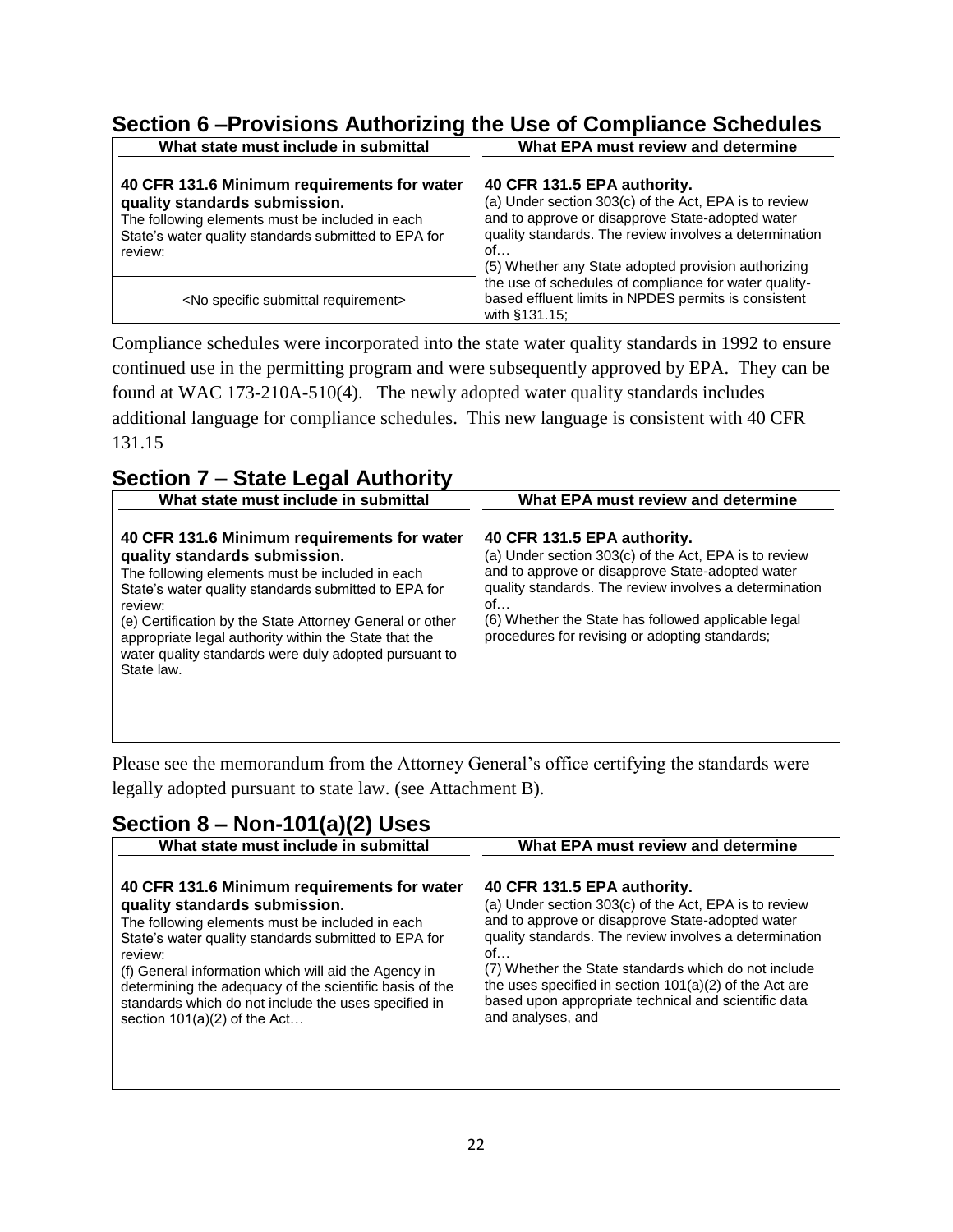The CWA 101(a)(2) uses are those uses that address "*the protection and propagation of fish, shellfish, and wildlife and provides for recreation in and on the water*." (CWA Sec. 101(a)(2). The non-101(a)(2) use addressed by the HHC is the designated use of "Domestic Water" (domestic water supply; as defined in WAC 173-201A-600). This use is represented in the criteria calculation by the Drinking Water Intake variable in the criteria equations. Ecology used the value of 2.4 L/day, applied over a lifetime, to represent the exposure pathway of drinking surface waters that are not treated to remove priority pollutant toxics. This value is consistent with EPA's most recent updates to its CWA Sec. 304(a) National Recommended Water Quality Criteria for human health, and is derived from survey data from EPA's most recent 2011 Exposure Factors Handbook. The drinking water intake exposure value of 2.4 L/day is explained in more detail in the Decision Document, in the section Human Health Criteria Equations and Variables.

The Drinking Water Intake exposure value of 2.4 L/day was not used in calculation of the criteria for arsenic, copper, and asbestos, which are based on Safe Drinking Water Act (SDWA) values. Washington's new criteria for copper and asbestos are: (1) the same as EPA's 304(a) guidance values for these chemicals and, (2) the same values EPA included in its proposed rule for Washington, thus the new criteria for these two chemicals meet the EPA recommendation in 40 CFR 131.11(2)(b)(i), in bold below:

*40 CFR 131.11(2) (b) Form of criteria: In establishing criteria, States should: (1) Establish numerical values based on: (i) 304(a) Guidance; or (ii) 304(a) Guidance modified to reflect site-specific conditions; or (iii) Other scientifically defensible methods;*

#### **Special note: Arsenic**

Arsenic criteria, apply to both organism + water ingestion. Thus, the following discussion addresses the requirement to base the new arsenic criteria (for non- $101(a)(2)$  uses, as explained above) "*upon appropriate technical and scientific data and analyses*," as required under 40 CFR 131.5. The new HHC for total arsenic, that was developed to address exposure from contaminants from both organism and water ingestion, are explained in more detail below:

1. Please see the Decision Document section on arsenic for general discussion. In addition, please see information on Ecology's public process and rule-development materials in Section 2 above, which demonstrate the comprehensive process that considered factors that led to support of the SDWA MCL.

2. *Appropriate use of the SDWA maximum contaminant level (MCL) for arsenic.* Ecology considers the SDWA MCL of 10 ug/L for total arsenic appropriate for CWA use. Use of SDWA regulatory levels as HHC is not unusual for both EPA and states. EPA developed Clean Water Act §304(a) national recommended HHC (for freshwater) for asbestos in 1991 and copper in 1998 based on SDWA regulatory levels (EPA 2002). The SDWA-based asbestos criterion (7,000,000 fibers/L) is currently in EPA's NTR, and was issued to several states in 1992 and was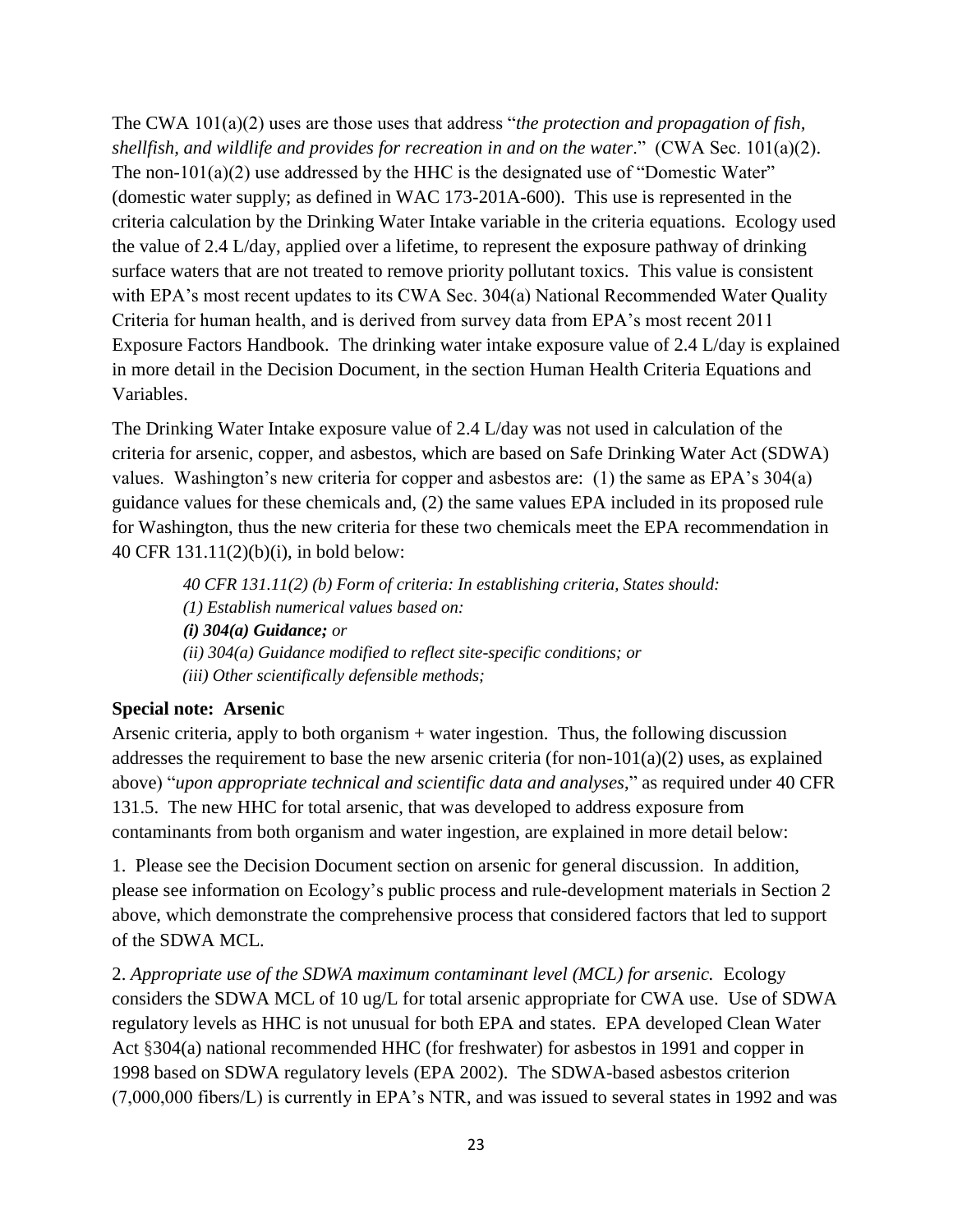retained in the 1999 NTR revision. The copper criterion (1,300 mg/L) was issued by EPA to California in 2000 (40 CFR 131.38 - Establishment of Numeric Criteria for Priority Toxic Pollutants for the State Of California). EPA's 2015 draft HHC regulation for Washington includes retention of the asbestos criterion in the NTR, as well as addition of the SDWA-based copper criterion. The arsenic MCL is based on science and cost, which does not negate full protection of CWA uses, and the CWA does not indicate that SDWA values are inappropriate for CWA use. The EPA went through an extensive process to evaluate science and feasibility to derive and finalize the SDWA arsenic MCL, and that MCL development is based on consideration of newer science (cancer effects) than the older CSF used in EPA's 304(a) criteria for arsenic, and also was subject to a nation-wide public and scientific review through the federal register. The majority of the arsenic in fish and shellfish tissues is in the organic form, which has been found to be less toxic than the inorganic forms (EPA 1997). When the cancer slope factor is finalized in EPA IRIS in the future, EPA has specified that it will be for inorganic arsenic (EPA 2015, *IRIS Program Multi-Year Agenda* (December 2015) at [https://www.epa.gov/iris/iris](https://www.epa.gov/iris/iris-agenda)[agenda](https://www.epa.gov/iris/iris-agenda) ) and as such would be inapplicable to the majority of arsenic in fish and shellfish tissues.

3. *The new criteria requirement at WAC 173-201A-240, Table 240 Footnote A adds unquantified additional protection to the designated uses protected by the new arsenic criterion for organisms + water ingestion.* In addition to other rationale supporting use of the MCL in this discussion, Footnote A, which is part of the new criterion, provides the new numeric criterion additional but unquantified safeguards:

*"Footnote A: This criterion for total arsenic is the maximum contaminant level (MCL) developed under the Safe Drinking Water Act. The MCL for total arsenic is applied to surface waters where consumption of organisms-only and where consumption of water + organisms reflect the designated uses. When the department determines that a direct or indirect industrial discharge to surface waters designated for domestic water supply may be adding arsenic to its wastewater, the department will require the discharger to develop and implement a pollution prevention plan to reduce arsenic through the use of AKART. Industrial wastewater discharges to a privately or publicly owned wastewater treatment facility are considered indirect discharges."*

4. *Uncertainty around the cancer slope factor (CSF) for arsenic.* There is considerable scientific uncertainty in assessing carcinogenicity of arsenic. Without a reliable toxicity factor for cancer Ecology cannot calculate arsenic criteria based on cancer. EPA agrees that new cancer-based criteria for arsenic cannot be calculated at this time. In a May 6, 2016 filing with the United States District Court for the Western District of Washington, EPA stated that it will withdraw its proposed arsenic criteria for Washington because "extensive additional scientific analysis is necessary before revised criteria" for arsenic can be promulgated. *Puget Soundkeeper Alliance et. al. V. U.S.E.P.A.,* Case No. 2:16-cv-00293-JLR, EPA's Motion for Summary Judgment (May 6, 2016) at 13. As EPA explained in the Declaration of Elizabeth Southerland, Director of the Office of Science and Technology with EPA's Office of Water, "EPA did not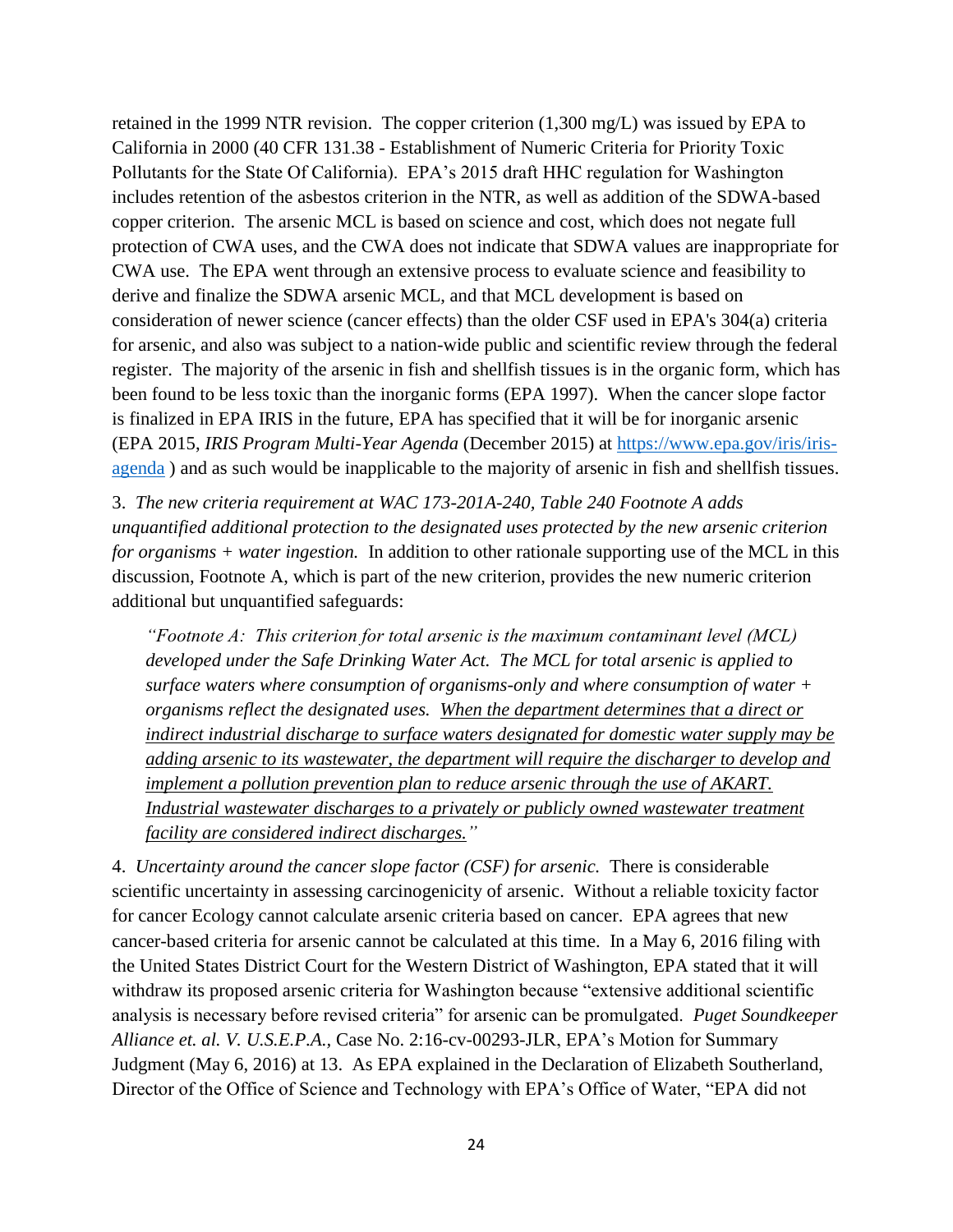update its CWA section 304(a) recommended criteria" for arsenic in 2015, and "EPA recognizes that there is substantial uncertainty surrounding the toxicological assessment of arsenic with respect to human health effects." Declaration of Elizabeth Southerland (May 5, 2016) at 7.

5. *Uncertainty around the bioaccumulation factor (BCF) for arsenic.* The BCF of 44 L/kg used in EPA's 304(a) criteria is based on total arsenic. This value does not accurately reflect the uptake of inorganic arsenic, the most toxic form of arsenic and the form to which EPA applies its 304(a) criteria. Most of the arsenic in fish and shellfish tissues is in the organic form, which is much less toxic than the inorganic form. EPA (1997; page 10) estimated the percentage of inorganic arsenic in tissue: *"the maximum inorganic arsenic in fish and shellfish used for this estimate is 4% …The median inorganic arsenic value for the fish and shellfish data… is 0.4%. No inorganic arsenic was detected in 23 of 42 fish samples and 18 of 50 shellfish samples. Therefore, the median value reflects the higher inorganic arsenic concentrations found in shellfish and is a conservative value.*" A BCF specific to inorganic arsenic is not available in EPA's criteria documents, but applying the data above to the current BCF of 44 L/kg indicates that the BCF of 44 L/kg could be adjusted downward by a large amount if inorganic arsenic only were considered. A new BCF for arsenic, as well as a new Cancer Slope Factor, will be required in order to calculate criteria for arsenic using the HHC equations.

6. *The exposure route of tissue ingestion confers an insignificant proportion of risk in the freshwater setting*. Although Ecology acknowledges the uncertainty in the CSF and the BCF, using the old CSF and BCF in comparative criteria calculations helps to illustrate why the organism ingestion exposure route for the "organisms + water" criteria is largely irrelevant when considering risk levels between  $10^{-4}$  and  $10^{-6}$ , and why it appears the only relevant exposure routes for those waters with drinking water as a designated use (which is most freshwaters in the state) is the drinking water exposure route. Therefore, Ecology considers using the SCWA MCL limit is appropriate.

The same inputs to the organism + water criteria equation for carcinogens that EPA used in its proposed rule for Washington results in the hypothetical criterion with the hypothetical  $10^{-6}$  risk level in the table below. If that criterion concentration is held constant, but the risk level is increased due to changes in the FCR, the small effect of the FCR on the criteria can be seen. Using the EPA inputs and holding all variables other than FCR and risk level constant, it takes 2,240 g/day of fish  $+ 2.4$  L/day of drinking water to raise the risk level to 10<sup>-5</sup> while staying at the same hypothetical water concentration. It takes 22,900 g/day of fish  $+ 2.4$  L/day of drinking water to raise the risk level to  $10^{-4}$  while staying at the same hypothetical water concentration. FCR survey data from Washington indicates that no one, even high consuming individuals from the surveys of the highest consuming populations, eat this much fish and shellfish on average on a daily basis over a lifetime. These increases in FCR are possible because the BCF for arsenic is low, and most of the risk is conferred by the exposure to 2.4 L/day of drinking water. In addition, the use of a BCF that was calculated for total arsenic instead of inorganic arsenic, provides a large and unaccounted for protective factor in this example. Since an insignificant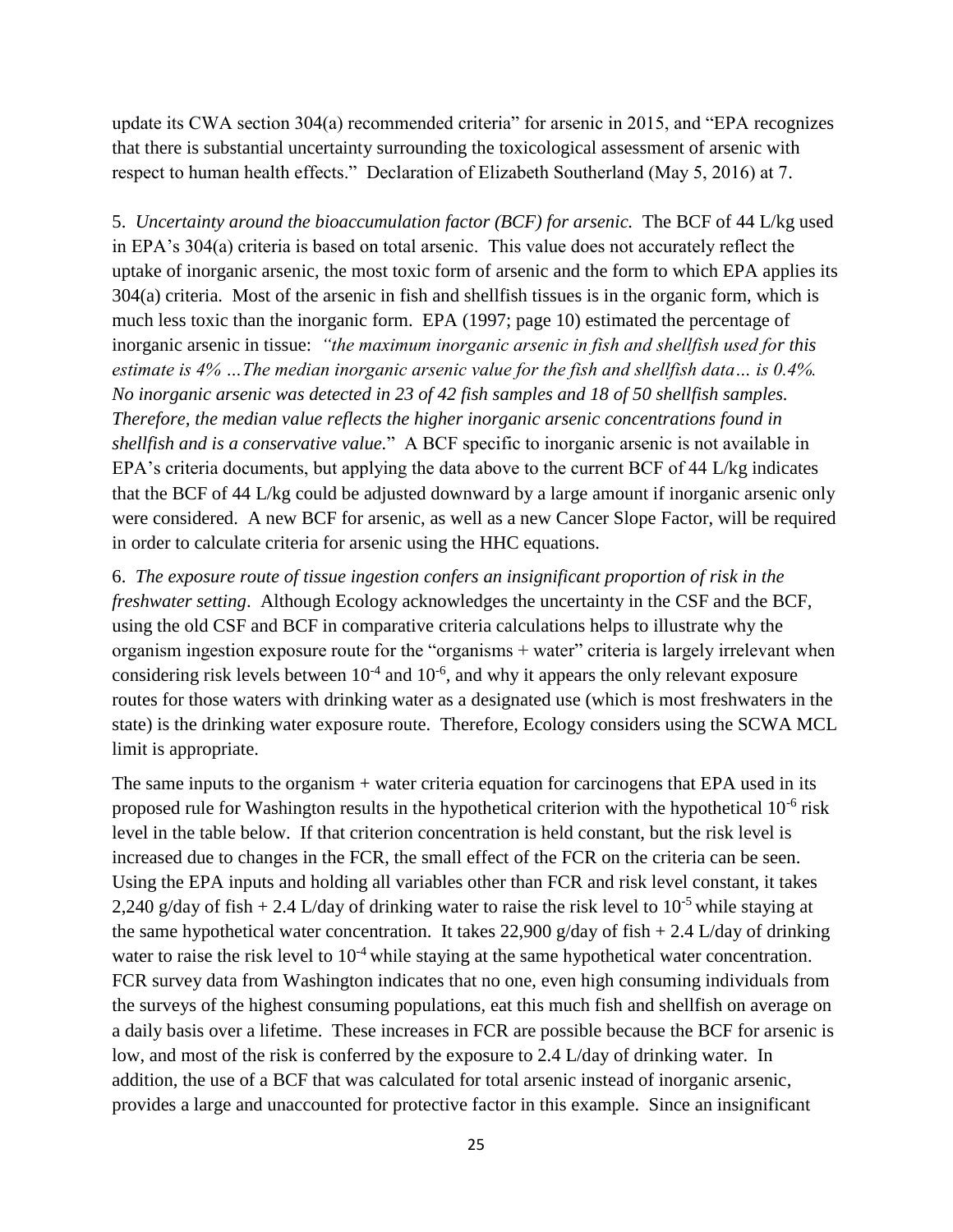proportion of risk is associated with the exposure to organisms, a criterion based on drinking water protection is appropriate and protective for waters with designated uses of drinking water supply.

| <b>Hypothetical</b><br>criteria<br>value $(ug/L)^1$ | <b>Risk</b><br>level | <b>Fish</b><br>consumption<br>rate<br>(g/day) | <b>Fish</b><br>consumption<br>rate<br>(pounds/day | <b>Body</b><br>weight<br>(kg) | <b>Cancer</b><br>slope<br>factor $3$ | <b>Drinking</b><br>water<br>intake<br>(L/day) | <b>BCF</b> for<br>total<br>arsenic<br>(not<br>inorganic)<br>(L/kg) <sup>4</sup> |
|-----------------------------------------------------|----------------------|-----------------------------------------------|---------------------------------------------------|-------------------------------|--------------------------------------|-----------------------------------------------|---------------------------------------------------------------------------------|
| $0.0045^2$                                          | $10^{-6}$            | 175                                           | 0.39                                              | 80                            | 1.75                                 | 2.4                                           | 44                                                                              |
| 0.0045                                              | $10^{-5}$            | 2.240                                         | 4.94                                              | 80                            | 1.75                                 | 2.4                                           | 44                                                                              |
| 0.0045                                              | $10^{-4}$            | 22,900                                        | 50.49                                             | 80                            | 1.75                                 | 2.4                                           | 44                                                                              |

Footnotes:

1 Criteria values were held constant, only the FCR and risk levels were changed in the calculations.

 $2$  This is EPA's proposed criteria in its proposed regulation for Washington, which was calculated with the variables shown in this row of the table.

<sup>3</sup> This CSF was used for illustrative purposes only. Scientific uncertainty precludes its use in criteria development.

4 This is the BCF for total arsenic in tissues from EPA's most recent CWA 304(a) criteria document for arsenic. Most arsenic in tissues is in the organic form (see: EPA 1997. *Arsenic and fish consumption*. EPA 822-R-97-003.) A BCF (or BAF) that expresses total or inorganic arsenic in water to inorganic arsenic in tissue would be much lower than the 44 L/kg used here. In that case the possible FCRs in the table would be even greater. Uncertainty in this value precludes its use in criteria development.

Given the scientific uncertainties associated with calculating human health criteria for arsenic, and given the extensive public and scientific process carried out by EPA to develop a protective MCL appropriate for drinking water exposures, it makes sense for Washington to use the best available regulatory value, based on the best available science, for the arsenic HHC, which at this point is the SDWA MCL. Apart from the approach of adopting the MCL, Ecology could determine no other defensible criteria values available at the current time.

Section 304(a) of the CWA directs EPA to develop guidance values "*reflecting the latest scientific knowledge*", and 40 CFR 131.3(c) specifies that EPA guidance values are "*based on the latest scientific information*" and that "*this information is issued periodically to the States as guidance for use in developing criteria*." However, neither the CWA nor the CFR require that states use the 304(a) guidance values or EPA's guidance documents. Instead, Section  $303(c)(1)$ of the CWA and 40CFR131.2, both direct states to adopt criteria taking into account the "*use and value*" of the resources. Ecology's broad public process and compliance with APA requirements have accounted for this CWA and CFR requirement.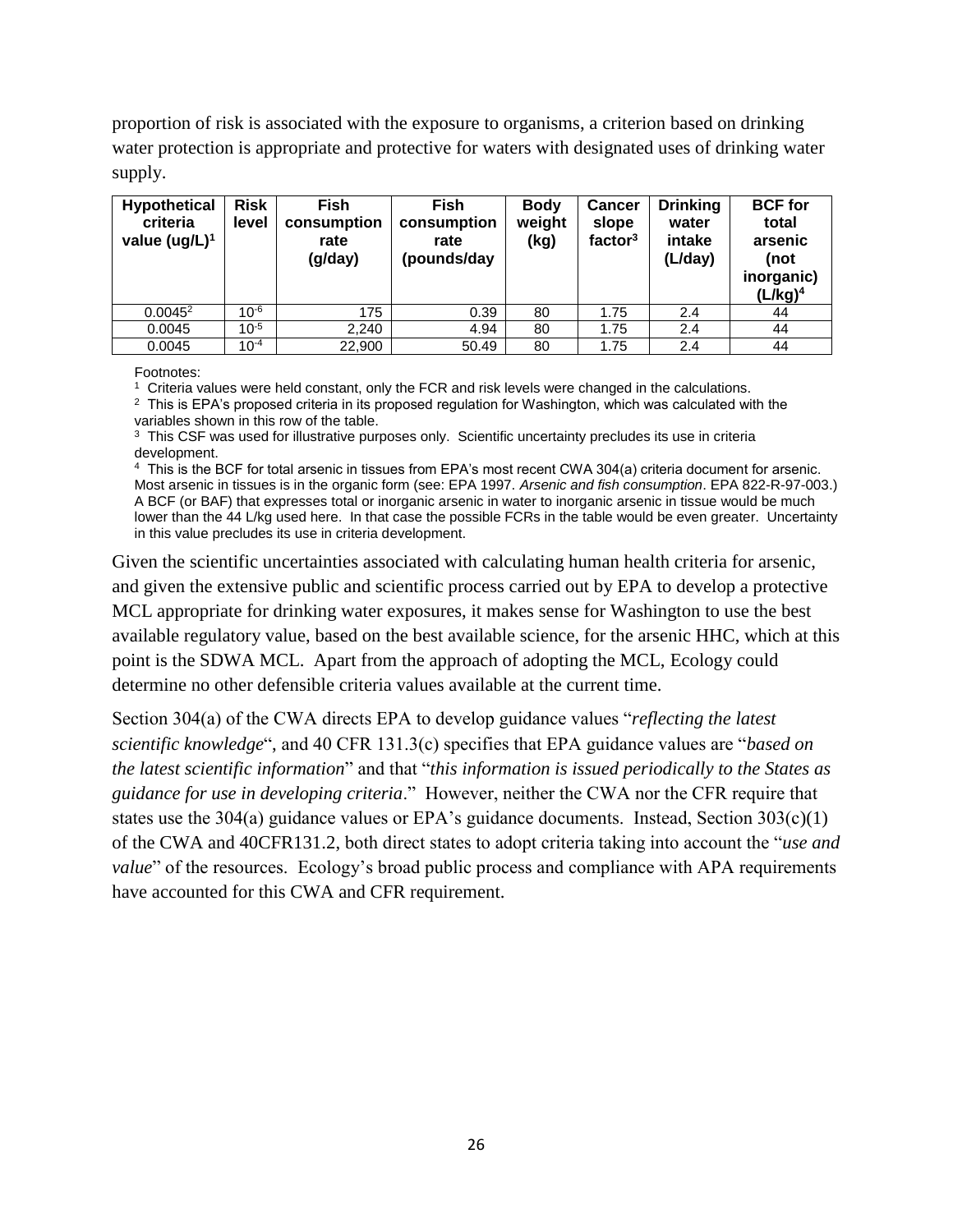## **Section 9 – Implementation of State Rules**

| What state must include in submittal                                                                                                                                                                                                                                                                                                        | What EPA must review and determine                                                                                                                                                                       |  |  |
|---------------------------------------------------------------------------------------------------------------------------------------------------------------------------------------------------------------------------------------------------------------------------------------------------------------------------------------------|----------------------------------------------------------------------------------------------------------------------------------------------------------------------------------------------------------|--|--|
| 40 CFR 131.6 Minimum requirements for water<br>quality standards submission.<br>The following elements must be included in each<br>State's water quality standards submitted to EPA for<br>review:<br>as well as information on general policies applicable<br>to State standards which may affect their application<br>and implementation. | 40 CFR 131.5 EPA authority.<br>(a) Under section 303(c) of the Act, EPA is to review<br>and to approve or disapprove State-adopted water<br>quality standards. The review involves a determination<br>of |  |  |

Implementation of the new water quality standards is explained in the following Ecology document: *Rule Implementation Plan Water Quality Standards for Surface Waters of the State of Washington, Amendments to Chapter 173-201A WAC.* August 2016. Publication No. 16-10- 005.

## **Section 10 – Requirements of 40 CFR 131.6**

| What state must include in submittal                                                                                                                                                               | What EPA must review and determine                                                                                                                                                                                                                     |
|----------------------------------------------------------------------------------------------------------------------------------------------------------------------------------------------------|--------------------------------------------------------------------------------------------------------------------------------------------------------------------------------------------------------------------------------------------------------|
| 40 CFR 131.6 Minimum requirements for water<br>quality standards submission.<br>The following elements must be included in each<br>State's water quality standards submitted to EPA for<br>review: | 40 CFR 131.5 EPA authority.<br>(a) Under section 303(c) of the Act, EPA is to review<br>and to approve or disapprove State-adopted water<br>quality standards. The review involves a determination<br>of<br>(8) Whether the State submission meets the |
| <this an="" based="" determination="" epa="" is="" on="" submittal<br="" this="">package.&gt;</this>                                                                                               | requirements included in §131.6 of this part and, for<br>Great Lakes States or Great Lakes Tribes (as defined<br>in 40 CFR 132.2) to conform to section 118 of the Act,<br>the requirements of 40 CFR part 132.                                        |

Based on its submission in this and other attachments, Ecology considers that the submittal package meets the requirements of 40 CFR 131.6 Minimum requirements for water quality standards submission.

## **Section 11 - Requirements of 40 CFR 1431.5**

| What state must include in submittal                                                                                                                                                               | What EPA must review and determine                                                                                                                                                                                                                                                                                                                                                                                                                                                                                                                                                                                                    |  |  |  |
|----------------------------------------------------------------------------------------------------------------------------------------------------------------------------------------------------|---------------------------------------------------------------------------------------------------------------------------------------------------------------------------------------------------------------------------------------------------------------------------------------------------------------------------------------------------------------------------------------------------------------------------------------------------------------------------------------------------------------------------------------------------------------------------------------------------------------------------------------|--|--|--|
| 40 CFR 131.6 Minimum requirements for water<br>quality standards submission.<br>The following elements must be included in each<br>State's water quality standards submitted to EPA for<br>review: | 40 CFR 131.5 EPA authority.<br>(a) Under section 303(c) of the Act, EPA is to review<br>and to approve or disapprove State-adopted water<br>quality standards. The review involves a determination<br>of<br>(b) If EPA determines that the State's or Tribe's water                                                                                                                                                                                                                                                                                                                                                                   |  |  |  |
| <this an="" based="" determination="" epa="" is="" on="" submittal<br="" this="">package.&gt;</this>                                                                                               | quality standards are consistent with the factors listed in<br>paragraphs (a)(1) through (8) of this section, EPA<br>approves the standards. EPA must disapprove the<br>State's or Tribe's water quality standards and<br>promulgate Federal standards under section 303(c)(4),<br>and for Great Lakes States or Great Lakes Tribes under<br>section 118(c)(2)(C) of the Act, if State or Tribal<br>adopted standards are not consistent with the factors<br>listed in paragraphs $(a)(1)$ through $(8)$ of this section.<br>EPA may also promulgate a new or revised standard<br>when necessary to meet the requirements of the Act. |  |  |  |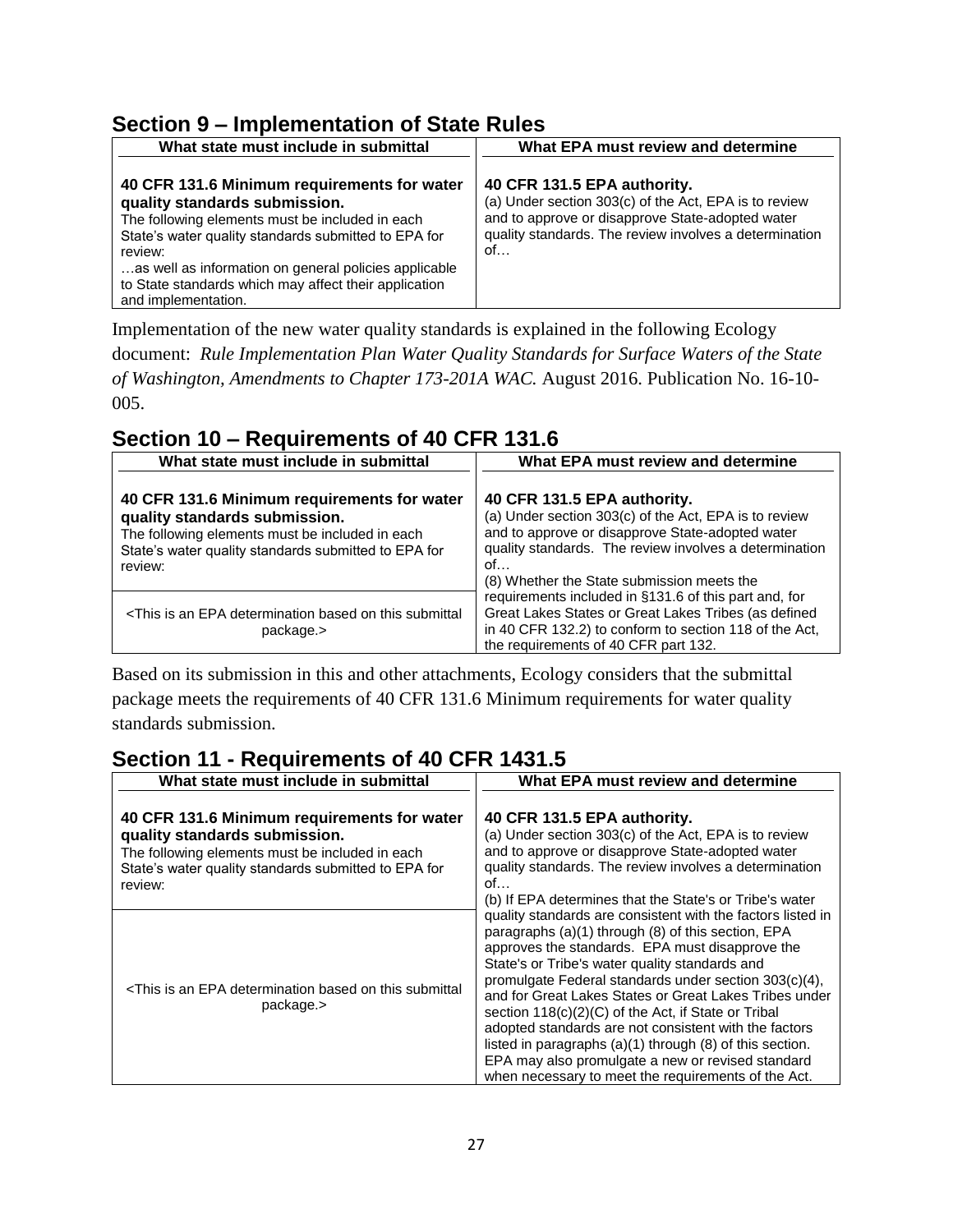Based on its submission in this attachment, Ecology considers that the information in this submittal to EPA demonstrates that the revisions to WAC 173-201A, adopted on August 1, 2016, are consistent with the factors listed at 40 CFR 131.5 (a)(1) through (8). See table at the beginning of this section for details on how we have responded to these requirements.

## **Section 12 –Pollutants that Ecology did not adopt criteria for**

|                                                                   | <b>\dditional</b> information |
|-------------------------------------------------------------------|-------------------------------|
| Pollutants that Ecology did,<br>, and did not, adopt criteria for |                               |

The criteria addressed in this rule-making were limited to the human health criteria. Updates of other criteria (e.g., aquatic life-based criteria for toxics, recreational criteria) will be addressed in future rule-making.

### **Priority pollutants**

Ecology adopted HHC for all Clean Water Act (CWA) Sec. 307(a) priority toxic pollutants (40 CFR 423) (except mercury/methyl mercury) for which EPA has developed national recommended numeric HHC, regardless of whether the pollutants are known to be present. Please refer to the Decision Document (section on What Chemicals and Criteria will be included) for the rationale for this approach.

*Mercury:* Ecology did not adopt criteria for mercury, and plans to adopt criteria for this chemical in a subsequent rule-making. It is most likely that the subsequent rule-making will focus on methylmercury, as opposed to total mercury. EPA's most recent 304(a) criteria recommendation for the priority pollutant mercury focuses on methylmercury. Please refer to the Decision Document (section on Challenging Chemicals: Methylmercury).

The state currently has criteria for mercury that address human health protection (the NTR criteria, and the marine and freshwater chronic aquatic life criteria at: WAC 173-201A-240). Ecology plans to schedule adoption of new human health criteria for mercury, and develop a comprehensive implementation plan after this water quality standards package has received Clean Water Act approval. Ecology assumes that not adopting HHC criteria for mercury means that Washington's HHC for total mercury will remain in the NTR (and the state's chronic aquatic life criteria for mercury) until new mercury criteria are adopted by the state, or are updated by EPA.

Ecology based this decision on the following factors:

- Implementation and control strategies to reduce methylmercury concentrations in fish and shellfish tissue need an integrated approach that uses available Clean Water Act tools, and also other non-Clean Water Act actions.
- Taking time to develop an integrated approach now would slow the progress of the adoption of the other proposed HHC and implementation tools. Ecology considered the scope of the rule-making for mercury and decided that continued progress on the main rule adoption was most important to maintain.